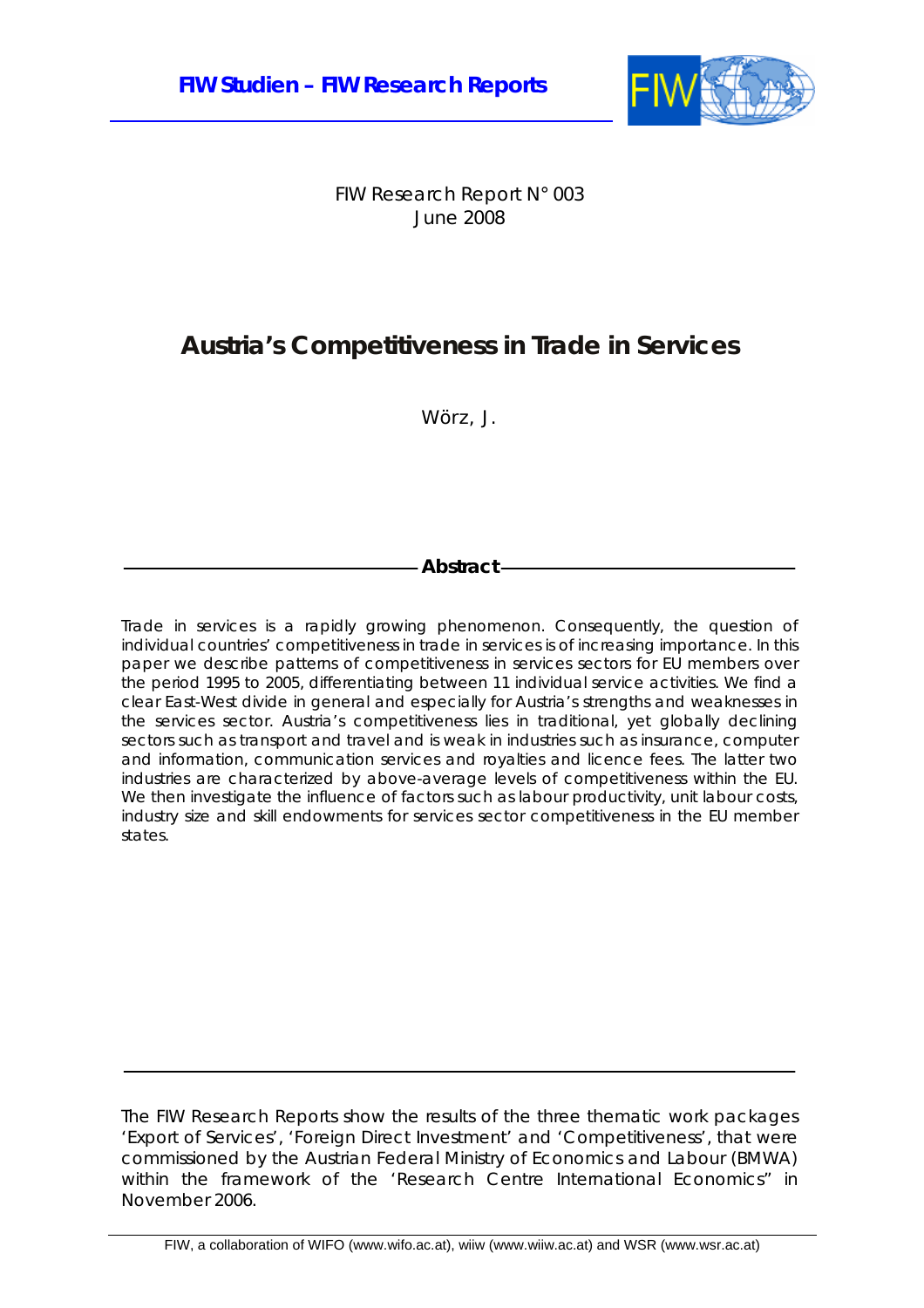Wiener Institut für Internationale Wirtschaftsvergleiche



The Vienna Institute for International Economic Studies

## **Austria's Competitiveness in Trade in Services**

by Julia Woerz



FIW – Forschungsschwerpunkt Internationale Wirtschaft Arbeitspaket "Dienstleistungsexport" Modul 2

Vienna, March 2008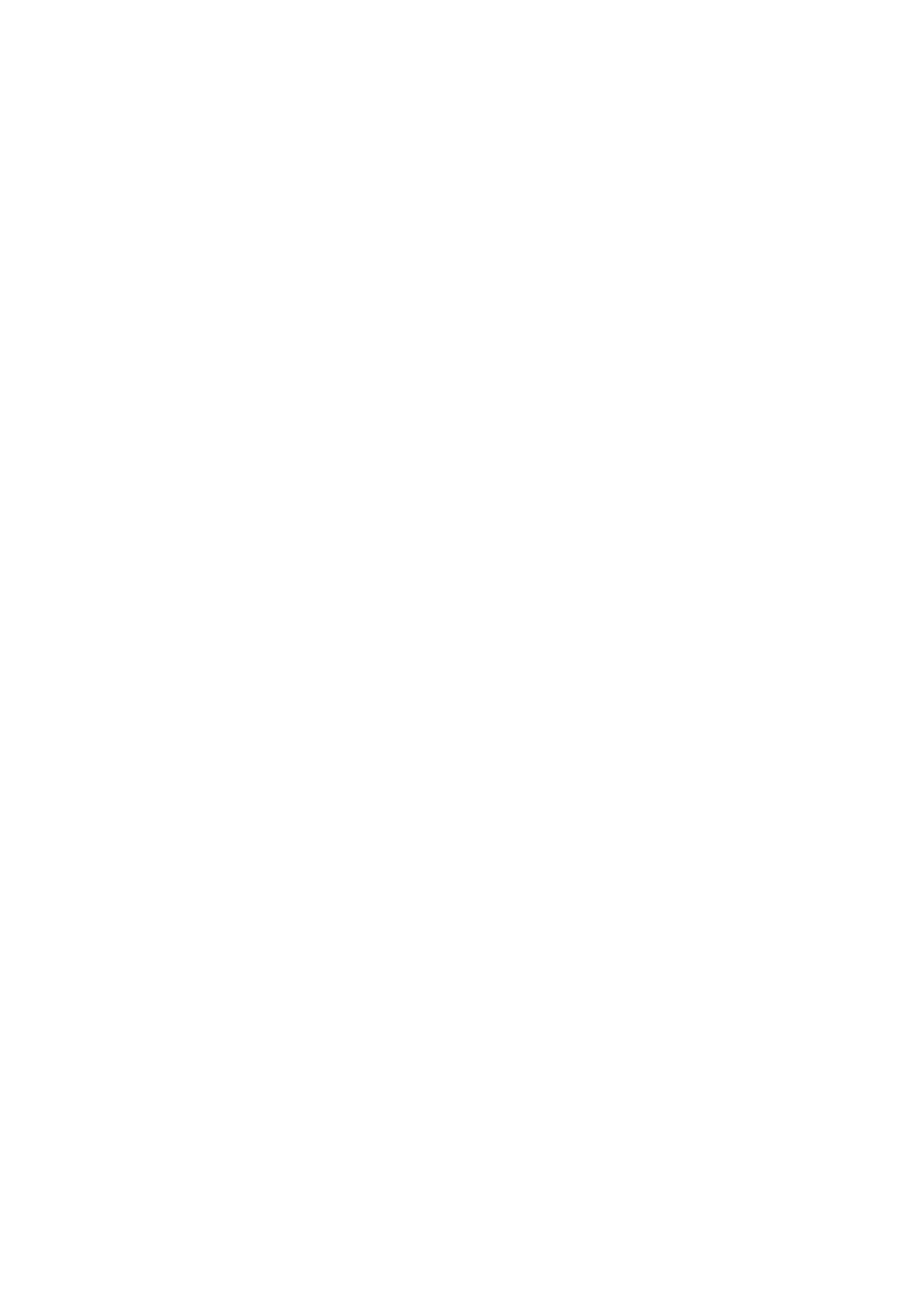## **Abstract**

Trade in services is a rapidly growing phenomenon. Consequently, the question of individual countries' competitiveness in trade in services is of increasing importance. In this paper we describe patterns of competitiveness in services sectors for EU members over the period 1995 to 2005, differentiating between 11 individual service activities. We find a clear East-West divide in general and especially for Austria's strengths and weaknesses in the services sector. Austria's competitiveness lies in traditional, yet globally declining sectors such as transport and travel and is weak in industries such as insurance, computer and information, communication services and royalties and licence fees. The latter two industries are characterized by above-average levels of competitiveness within the EU. We then investigate the influence of factors such as labour productivity, unit labour costs, industry size and skill endowments for services sector competitiveness in the EU member states.

Keywords: trade in services, comparative advantage, competitiveness JEL classification: F14

This paper is part of a larger research project on trade in services commissioned by the Austrian Federal Ministry of Economics and Labour in the framework of the FIW – Forschungsschwerpunkt Internationale Wirtschaft, Centre of Excellence: Arbeitspaket No. 1 "Dienstleistungsexport" Modul 2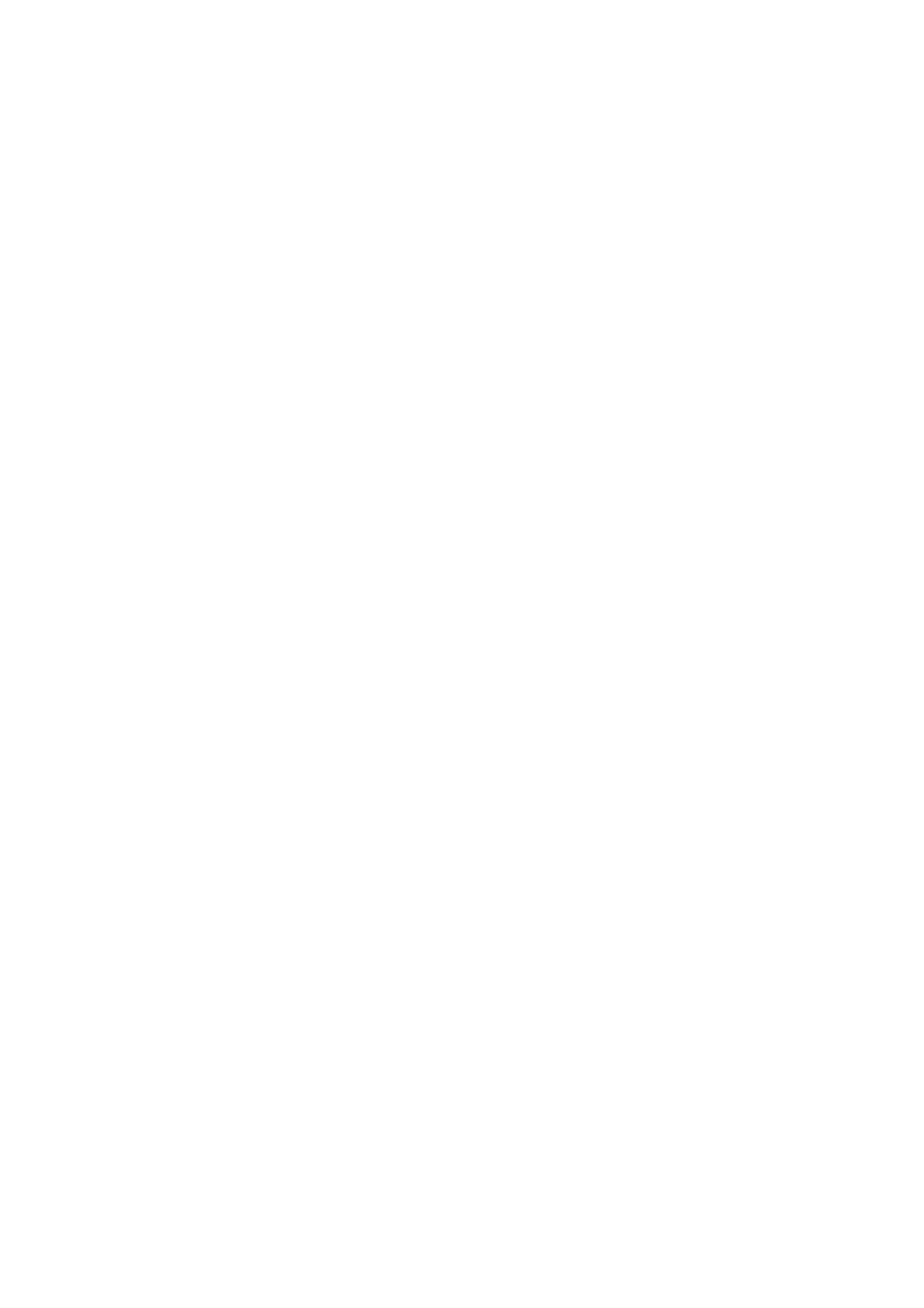#### **1. Introduction**

Services account for the majority of economic activities in industrialized countries. With a share of 60-80% of value added, one should rather speak of post-industrialized, servicebased economies in this context when referring to highly developed economies. The importance of services for modern economies is not yet fully reflected in international trade flows. Based on information obtained from balance of payments statistics (BoP), services comprise roughly 20% of global trade. However, this view does not fully reveal the importance of trade in services as defined by the GATS (General Agreement on Trade in Services). This very far-reaching definition considers four modes of trading services across international borders. Only three of these modes are covered (to varying extents) by BoP statistics. Mode 3 – trade through foreign affiliates – is not covered by the BoP and hence also omitted from most studies, including the present one. Recent estimates by the World Bank, based on US data, suggest that Mode 3 trade is equally important as Mode 1 trade. This would increase the share of services in total trade from about 20% to roughly 30%. Hence, we still see an under-representation of trade in services compared to the importance of the services sector for the domestic economy. Nevertheless, the expansion of global trade in services is proceeding rapidly and well in line with the record expansion of global merchandise trade. The volume of services trade has more than doubled over the past decade, seen either way.

The question of individual countries' competitiveness in trade in services thus attains increasing significance. This question should not only be addressed from a mercantilist, export-focused point of view; we also have to acknowledge the importance of services as efficiency-increasing inputs in other sectors of the economy and thus pay attention to the structure and dynamics of imported services and the implications for the economy.

Any analysis of the competitiveness of countries is plagued by shortcomings in the definition of 'competitiveness' for entities other than individual firms, whose objective is to survive and strengthen their market position vis-à-vis their competitors. At all other levels of analysis, be it sectors, regions or nation states, the objectives of individual agents within these entities may differ, thus making it difficult to unambiguously define competitiveness (this was pointed out, for instance, in the influential article by Krugman, 1994, in the discussion by Narula and Wakelin, 1995, and Aiginger and Landesmann, 2002). The Organisation for Economic Co-operation and Development (OECD) defines competitiveness as '… the ability of companies, industries, regions, nations or supranational regions to generate, while being exposed to international competition, relatively high factor income and factor employment levels on a sustainable basis' (Hatzichronoglou, 1996). The EU employs a similar concept when defining competitiveness as output growth and high rates of employment in a sustainable environment. Given their very broad scope, these definitions encompass two – in the short run potentially conflicting – objectives of a nation/region/industry: generating high factor income while keeping employment levels high.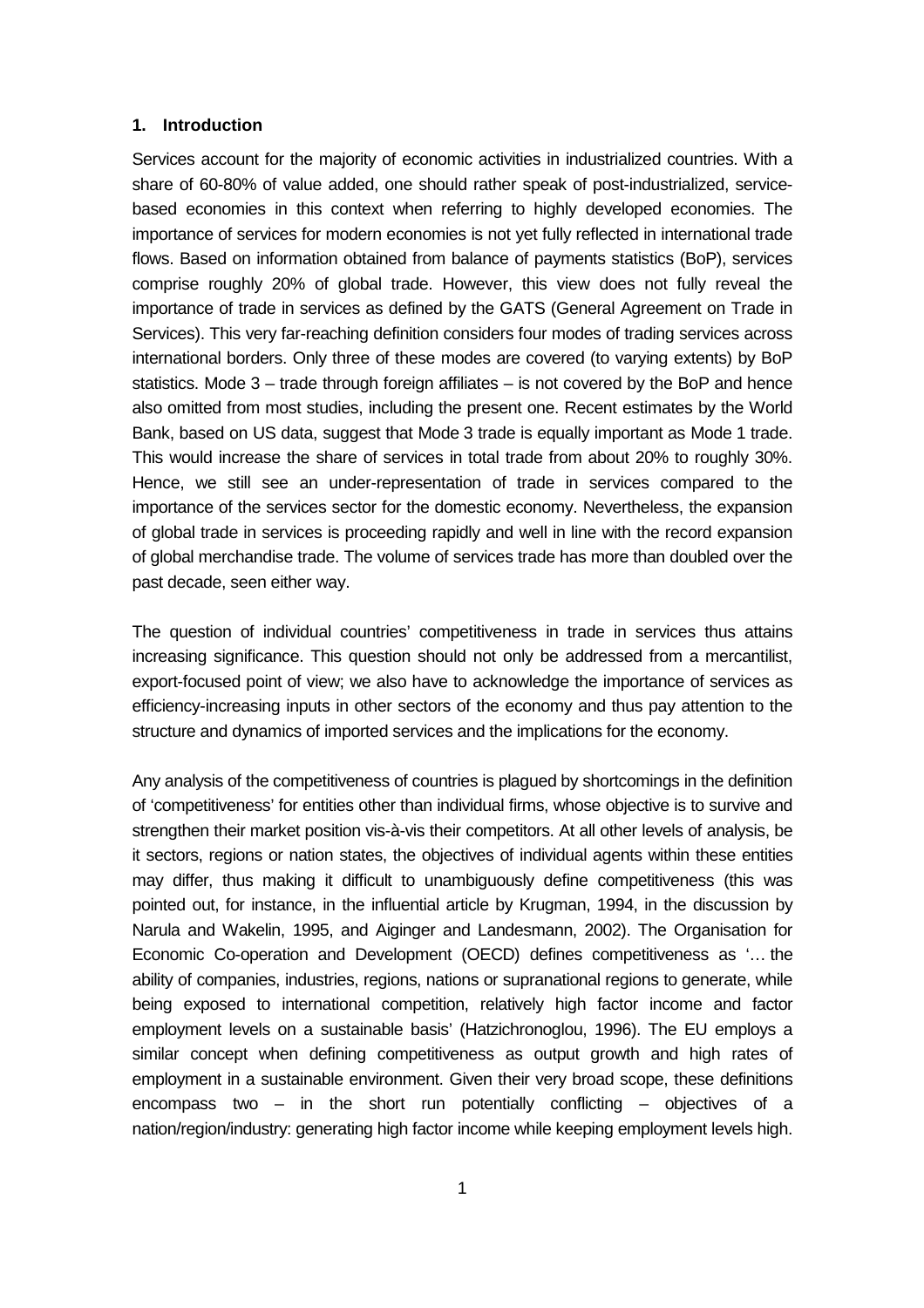Focusing mainly on the country and the industry level in this paper, we shall make use of the framework offered by Trabold (1995). He defines competitiveness as the strengthening of four abilities: the ability to sell (goods and services) internationally; the ability to attract resources, in particular foreign direct investment (FDI); the ability to adjust to changing external conditions through structural change and upgrading; and finally the ability to earn, which can be measured by GDP and its growth. While being more practicable, this definition of course neglects concerns about factor employment. Yet the definition is attractive nonetheless, as it focuses on distinct, but highly influential aspects of competitiveness: the external market (ability to sell), thus reflecting the outward orientation of competitiveness; the forward orientation (ability to adjust and ability to earn/grow); and finally the conditions of the home market (ability to attract), which provide the foundation for being competitive.

With respect to measuring competitiveness we are again confronted with different possibilities, namely input measures versus output measures. Output measures look at a country's performance on export markets, which is measured either by revealed comparative advantages or by market shares and their evolution over time. Input measures focus on underlying factors that determine competitiveness. This relates to cost and price competitiveness on the one hand (as measured by wages, unit labour costs, export unit values) and to output performance (measured by labour and total factor productivity) on the other.

In this paper, we analyse the 'ability-to-sell' aspect competitiveness in services for EU member states, which we quantify with the help of output-oriented measures. In this we focus on Austria, representing a small open economy with a comparably high share of services in its external trade. Following our description of competitive positions and changes in rankings among countries, we then use both input and output-measures in our econometric analysis of the determinants of competitiveness. Our sample covers the EU member states over the period 1995-2005. Section 2 gives a detailed description of the databases used and points towards unavoidable shortcomings in the data which are due to changes in the reporting practice by individual EU member states at different points in time. Section 3 gives a detailed overview of Austria's relative standing in services trade, with a special focus on changes that occurred due to the new compilation practice in use since 2006. Section 4 identifies determinants of competitiveness in services within the EU and Section 5 concludes.

## **2. Data Sources**

We collected data from various sources (see Pindyuk and Woerz, 2007 for a detailed description of the database). Services trade flows are taken from Eurostat's ITS database, supplemented by data from the IMF BoP statistic where necessary for international comparisons. Time series trade data for Austria are taken from the regional breakdown of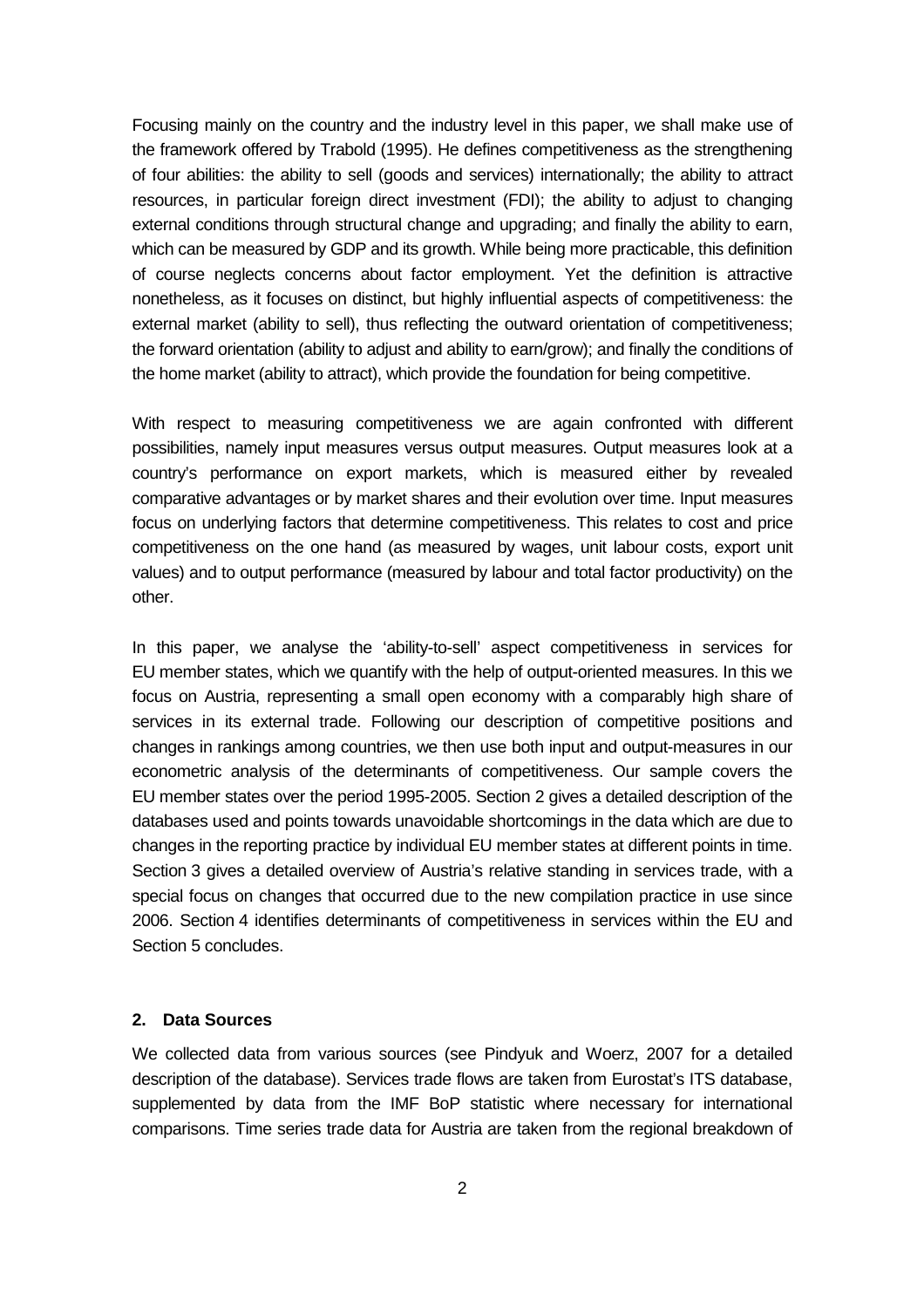the Austrian Balance of Payments for the years  $1995-2005$ .<sup>1</sup> The year 2006 marks a fundamental change in the reporting practice by the Austrian National Bank with respect to the BoP statistic. Prior to 2006, data were collected from financial institutions through which payments occurred. Since 2006, direct reporting by enterprises through a survey is used. The new compilation practice further reports a more detailed breakdown of individual service categories, in particular of other business services. Up to the end of February 2008, data for the years 2004-2006 were published according to the new compilation system. However, the bilateral breakdown by partners and sectors has not yet been published. While we have updated the data for this paper using the newly available figures wherever possible, we sometimes have to resort to data stemming from the old compilation system for our econometric analysis. We consider this an acceptable shortcoming, since Austria is one of 25 observations in every year, and hence a maximum of 4% of all observations is affected by this methodological change.<sup>2</sup> In order to be able to assess the qualitative changes we can expect with respect to our findings that are due to statistical reasons, we discuss changes in the structure of Austrian trade under the new and old method in Section 3.

We further used data from the EU KLEMS database (www.euklems.org) for output, factor inputs and employment levels by serviced sectors and from Eurostat's labour force surveys (LFS) for information on skill levels in individual sectors.

Because of the limitations in data availability, we focus here on two modes of transactions, namely cross-border trade (Mode 1) and movement of consumers (Mode 2). Due to the lack of FATS statistics for the countries covered in this sample, we did not attempt to add Mode 3 (foreign establishment). FDI data are often used to proxy for the sales of foreign affiliates. However, this is not entirely adequate since FDI flows reflect, on the one hand, more than trade in services (they also include financial flows between mother and daughter companies, such as intercompany loans, repayments of loans and repatriation of funds) and, on the other hand, less (an FDI flow in one year may lead to a continuous flow of services delivered over many subsequent years). Given the current state of internationally available comparable statistics, this is however the only existing alternative. We also did not include Mode 4 (temporary movement of persons). Apart from the even more severe problems of data availability for a comprehensive representation of this form of service provision, the latter would further imply a rather different discussion and notion of competitiveness.<sup>3</sup>

l

<sup>1</sup> I would like to thank Dieter Kreuz (OeNB) for kindly providing me with these data.

<sup>2</sup> Since we have only anecdotal knowledge about other countries and when they have reformed their compilation methods, the figure may be even less than 4%. It is highly likely that in earlier years, all countries have adopted an indirect reporting system, hence reducing this figure and making the sample in fact more homogenous.

<sup>3</sup> I.e. a competitive country would presumably attract many foreign workers. However, not only does the general public not unambiguously agree with this definition of competitiveness, it is further not straightforward how to measure temporary migration and to attach it to employment in the services sector.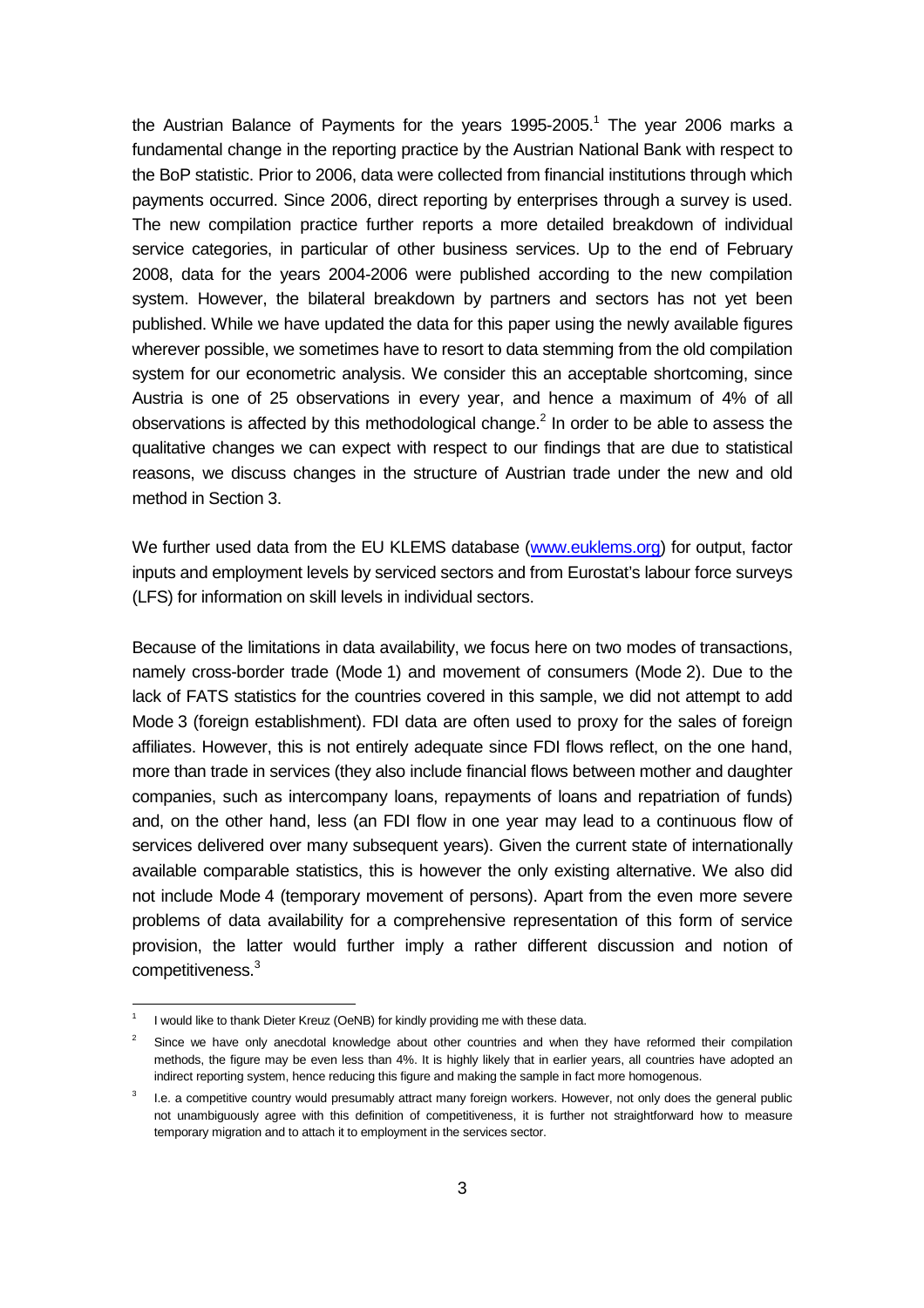#### **3. Austria's Comparative Performance in Services Trade**

### **3.1 Structure of Austria's Trade in Services**

1999-2006 data for trade with the world according to the new compilation practice of the Austrian BoP were released by the end of February 2008. An overview of these data is given in Table 1 and Figure 1. This reveals that in contrast to results under the old methodology, the Austrian trade surplus in services was rising steadily from EUR 5,700 million in 1999 to EUR 10,000 million in 2006. While the value of exports rose by 67% over this period, imports expanded more moderately, by 64%. The increasing overall surplus stems from rising net exports in both travel and other business services. By contrast, the surplus in transport services was shrinking steadily from 2002 onwards.

**Austria's Trade in Services, 1999-2006** 



Figure 1

Source: OeNB, 2008.

As can be seen from Table 1 as well as Figure 2, the expansion of exports was particularly strong in transport services. These are still the least important of the three main categories, with exports totalling EUR 8 billion in 2006. However, despite the category's declining share in global trade, its importance rose for Austria from 18% in 1999 to 22% in 2006, albeit accompanied by the observed declining net surplus. The structural change in Austrian services trade has been substantial. Over time, other services have become the most important category: the value of these exports reached EUR 15 billion in 2006. Previously, travel services were dominating the Austrian services trade balance. With exports worth EUR 13 billion in 2006, their share in total services declined from 46% in 1999 to 36%. This is not to say that travel services have lost their importance for Austria. Despite their falling share, the contribution to the trade surplus has continuously increased over time.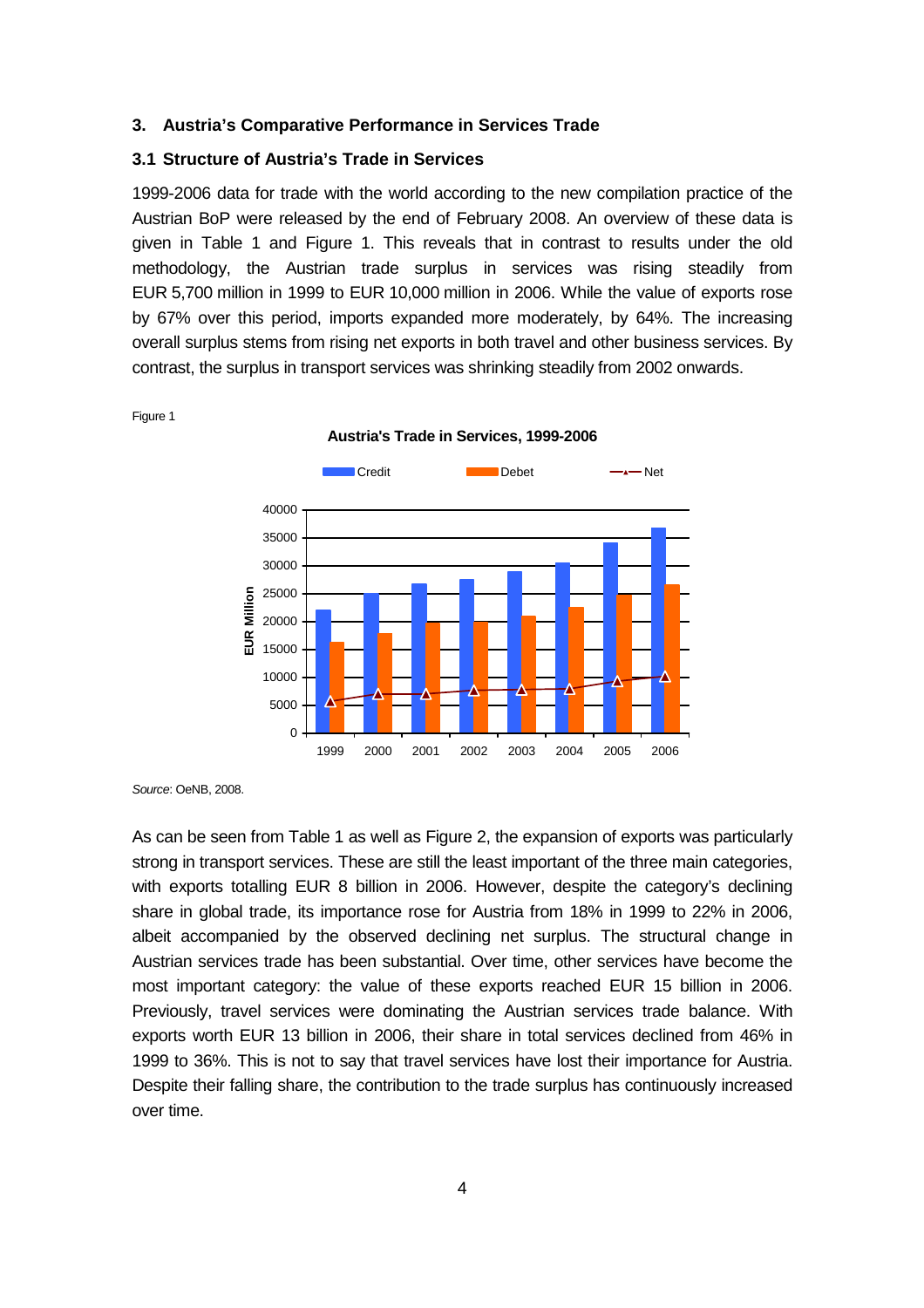Table 1

#### **Austria's Trade in Services, 1999-2006**

| <b>Exports</b>                              | 1999  | 2005               | 2006  | 1999  | 2006                 | 2006     | 2006                  |
|---------------------------------------------|-------|--------------------|-------|-------|----------------------|----------|-----------------------|
|                                             |       | <b>EUR million</b> |       |       | Shares in % of Total | 1999=100 | y-o-y change          |
|                                             |       |                    |       |       |                      |          | in $%$                |
| <b>Total Services</b>                       | 21959 | 34132              | 36772 | 100.0 | 100.0                | 167.5    | 7.7                   |
| Transport                                   | 3919  | 7225               | 8203  | 17.8  | 22.3                 | 209.3    | 13.5                  |
| Travel                                      | 10085 | 12904              | 13255 | 45.9  | 36.0                 | 131.4    | 2.7                   |
| Communication                               | 402   | 810                | 1079  | 1.8   | 2.9                  | 268.4    | 33.2                  |
| Construction                                | 664   | 795                | 770   | 3.0   | 2.1                  | 116.0    | $-3.1$                |
| Insurance                                   | 494   | 647                | 598   | 2.2   | 1.6                  | 121.1    | $-7.6$                |
| Finance                                     | 624   | 741                | 635   | 2.8   | 1.7                  | 101.8    | $-14.3$               |
| Computer & Information                      | 232   | 1001               | 1200  | 1.1   | 3.3                  | 517.2    | 19.9                  |
| Royalties & Licence Fees                    | 113   | 315                | 427   | 0.5   | 1.2                  | 377.9    | 35.6                  |
| <b>Other Business Services</b><br>of which: | 5008  | 9192               | 10053 | 22.8  | 27.3                 | 200.7    | 9.4                   |
| Merchanting                                 | 1056  | 2029               | 2274  | 4.8   | 6.2                  | 215.3    | 12.1                  |
| <b>Other Trade Related</b>                  | 514   | 645                | 607   | 2.3   | 1.7                  | 118.1    | $-5.9$                |
| <b>Operational Leasing</b>                  | 366   | 312                | 331   | 1.7   | 0.9                  | 90.4     | 6.1                   |
| Misc. Business Services                     | 3072  | 6206               | 6842  | 14.0  | 18.6                 | 222.7    | 10.2                  |
| Pers., Cultural & Recr.                     | 141   | 191                | 205   | 0.6   | 0.6                  | 145.4    | 7.3                   |
| <b>Government Services</b>                  | 277   | 311                | 347   | 1.3   | 0.9                  | 125.3    | 11.6                  |
|                                             |       |                    |       |       |                      |          |                       |
| <b>Imports</b>                              | 1999  | 2005               | 2006  | 1999  | 2006                 | 2006     | 2006                  |
|                                             |       | <b>EUR million</b> |       |       | Shares in % of Total |          | 1999=100 y-o-y change |
|                                             |       |                    |       |       |                      |          | in $%$                |
| <b>Total Services</b>                       | 16226 | 24760              | 26544 | 100.0 | 100.0                | 163.6    | 7.2                   |
| Transport                                   | 3409  | 6975               | 8051  | 21.0  | 30.3                 | 236.2    | 15.4                  |
| Travel                                      | 6332  | 7506               | 7641  | 39.0  | 28.8                 | 120.7    | 1.8                   |
| Communication                               | 492   | 662                | 876   | 3.0   | 3.3                  | 178.0    | 32.3                  |
| Construction                                | 519   | 680                | 611   | 3.2   | 2.3                  | 117.7    | $-10.1$               |
| Insurance                                   | 167   | 748                | 874   | 1.0   | 3.3                  | 523.4    | 16.8                  |
| Finance                                     | 617   | 599                | 487   | 3.8   | 1.8                  | 78.9     | $-18.7$               |
| Computer & Information                      | 394   | 762                | 847   | 2.4   | 3.2                  | 215.0    | 11.2                  |
| Royalties & Licence Fees                    | 583   | 1080               | 1053  | 3.6   | 4.0                  | 180.6    | $-2.5$                |
| <b>Other Business Services</b>              | 3410  | 5080               | 5419  | 21.0  | 20.4                 | 158.9    | 6.7                   |
| of which:                                   |       |                    |       |       |                      |          |                       |
| <b>Other Trade Related</b>                  | 723   | 528                | 461   | 4.5   | 1.7                  | 63.8     | $-12.7$               |
| <b>Operational Leasing</b>                  | 95    | 148                | 151   | 0.6   | 0.6                  | 158.9    | 2.0                   |
| Misc. Business Services                     | 2591  | 4404               | 4807  | 16.0  | 18.1                 | 185.5    | 9.2                   |
| Pers., Cultural & Recr.                     | 194   | 583                | 600   | 1.2   | 2.3                  | 309.3    | 2.9                   |
| <b>Government Services</b>                  | 109   | 85                 | 85    | 0.7   | 0.3                  | 78.0     | 0.0                   |
| Source: OeNB 2008.                          |       |                    |       |       |                      |          |                       |

About 90% of other services (or 40% of total services) are producer-related services such as communication, insurance, financial, computer and information services, royalties and licence fees and other business services (merchanting, other trade-related, operational leasing and miscellaneous business services such as legal, consulting, advertising, management and other professional and technical services). Among these, we see a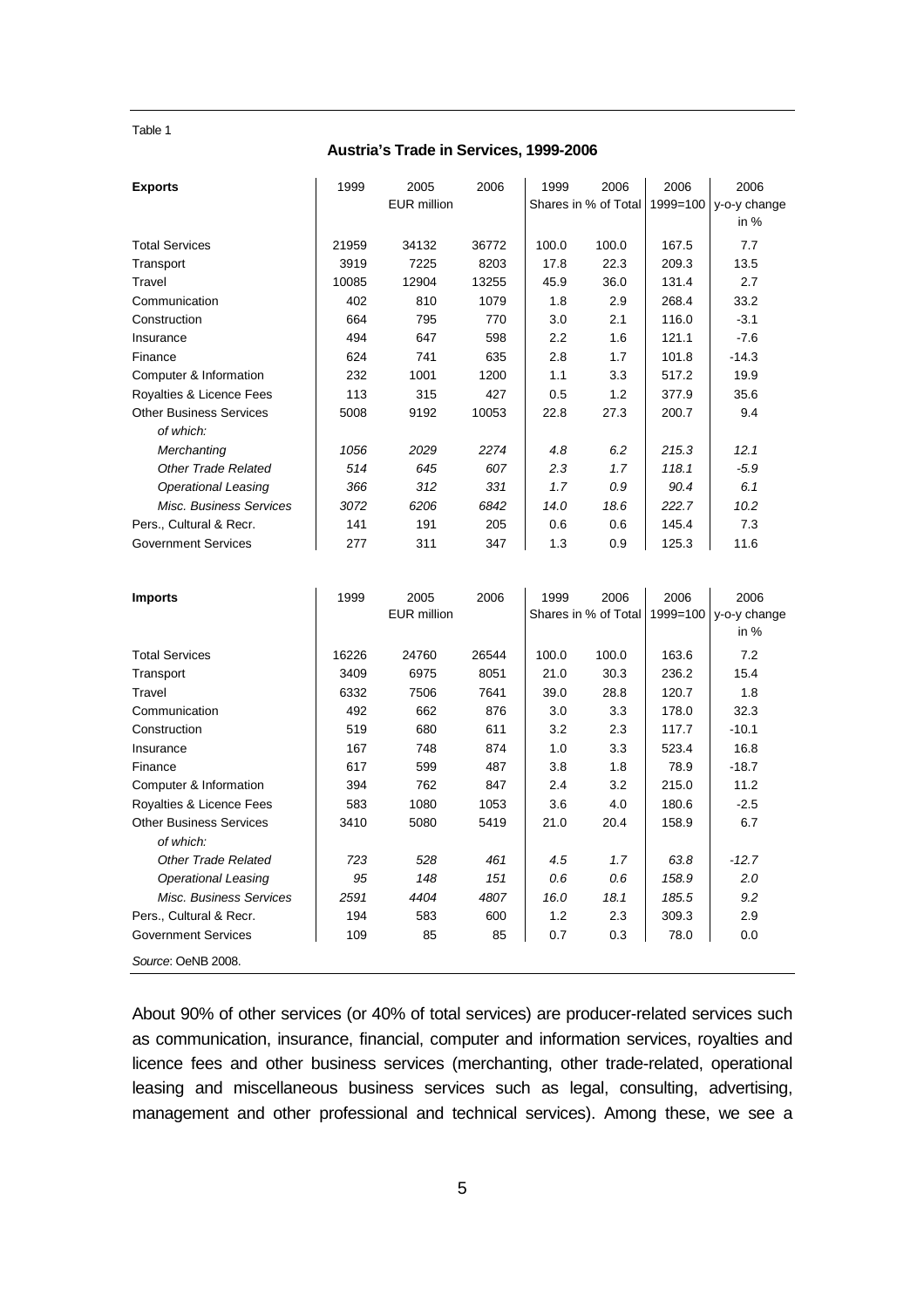dominance of other, in particular miscellaneous business services (27% and 19% respectively). All other categories reach shares of below 4% and often below 2% in total Austrian services exports and imports. Hence, compared to the EU average, in particular categories such as financial, computer and information services and royalties and licence fees are strongly under-represented in Austria's services exports. Also on the import side, we observe an under-representation of categories such as financial and other business services and royalties and licence fees. On the other hand, Austria imports more insurance and computer services than the average EU member state.



Figure 2

Source: OeNB, 2008.

Figure 3 reveals the increasingly strong positive contribution of other business services to the overall services balance. Recently also computer and information, communication and financial services show a surplus, which in 2006 amounted to 29%, 19% and 23% respectively of the export volume in each category. This testifies to a quite good performance. Construction services have always shown a surplus, their contribution has slightly declined in relative terms. Insurance services and royalties and licence fees are traditionally in deficit. The relatively poor performance of Austria in these categories is reflected not only in their small share in services exports, but also in the fact that the deficit amounted to 46% and 147% of the export value in either category. Since these categories represent important knowledge-intensive activities (i.e. royalties and licence fees can be taken as a proxy for technological progress), the increasing deficit in these positions raises concerns about Austria's future prospects in knowledge- and technology-intensive service activities.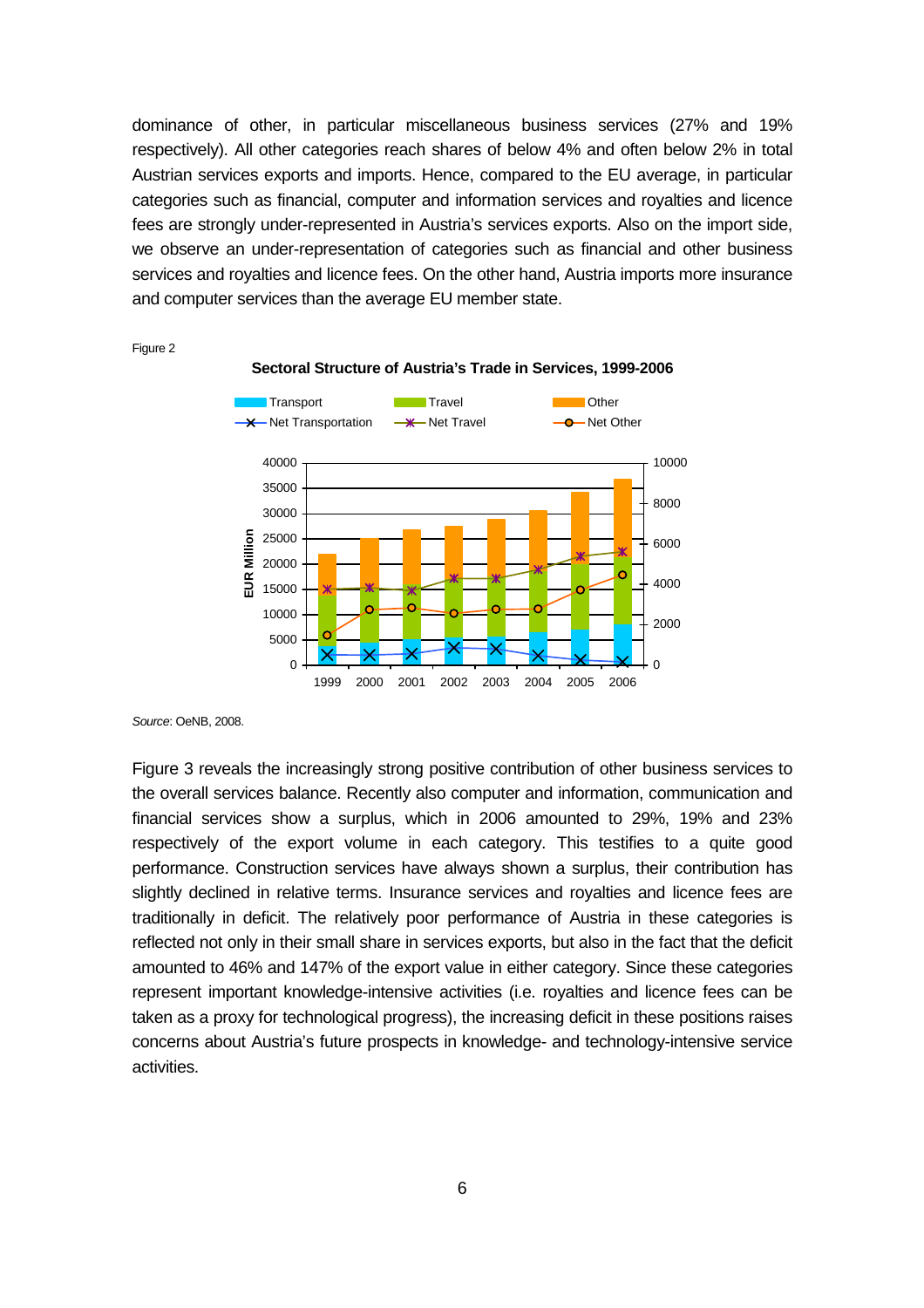Figure 3



### **Balance of Austria's Producer Services Trade, 1999 and 2006**

Source: OeNB, 2008.

Table 2

-

#### **Geographical Structure of Austria's Trade in Services, 2006**

| in % of Trade with World         | <b>EU-27</b> |         | <b>EU-15</b> |         | <b>EU-12</b> |                |
|----------------------------------|--------------|---------|--------------|---------|--------------|----------------|
|                                  | Exports      | Imports | Exports      | Imports | Exports      | <b>Imports</b> |
| Total                            | 76.0         | 72.3    | 63.7         | 56.2    | 12.2         | 16.1           |
| Transport                        | 75.4         | 68.4    | 63.7         | 47.8    | 11.7         | 20.6           |
| Travel                           | 85.2         | 69.8    | 76.1         | 56.7    | 9.2          | 13.1           |
| Communication                    | 80.0         | 75.4    | 67.7         | 61.6    | 12.3         | 13.8           |
| Construction                     | 68.8         | 80.6    | 47.9         | 61.8    | 20.8         | 18.8           |
| Insurance                        | 87.8         | 78.6    | 74.3         | 57.1    | 13.5         | 21.5           |
| <b>Financial Services</b>        | 44.5         | 55.0    | 36.8         | 38.0    | 7.7          | 17.0           |
| Computer & Information           | 74.7         | 78.3    | 61.2         | 65.5    | 13.5         | 12.8           |
| Royalties & Licence Fees         | 61.1         | 88.9    | 36.1         | 87.3    | 25.0         | 1.6            |
| <b>Other business Services</b>   | 67.8         | 74.4    | 51.8         | 63.6    | 16.1         | 10.8           |
| Personal, Cultural, Recreational | 83.2         | 93.9    | 78.4         | 27.8    | 4.8          | 66.1           |
| Government, n.i.e.               | 25.0         | 41.9    | 21.3         | 31.1    | 3.7          | 10.8           |
| Source: OeNB, 2008.              |              |         |              |         |              |                |

A regional breakdown of Austria's trade in services has not yet been published, but with respect to very broad groups of partner countries some information is available.<sup>4</sup> Table 2 displays Austria's persistently strong concentration on partners within the EU. The EU-27 accounts for roughly three quarters of all services exports and imports. Within the EU-27, the 'old' member states are responsible for the vast majority of services trade flows. 64% of

<sup>4</sup> I would like to thank Patricia Walter (OeNB) for kindly providing me with these data.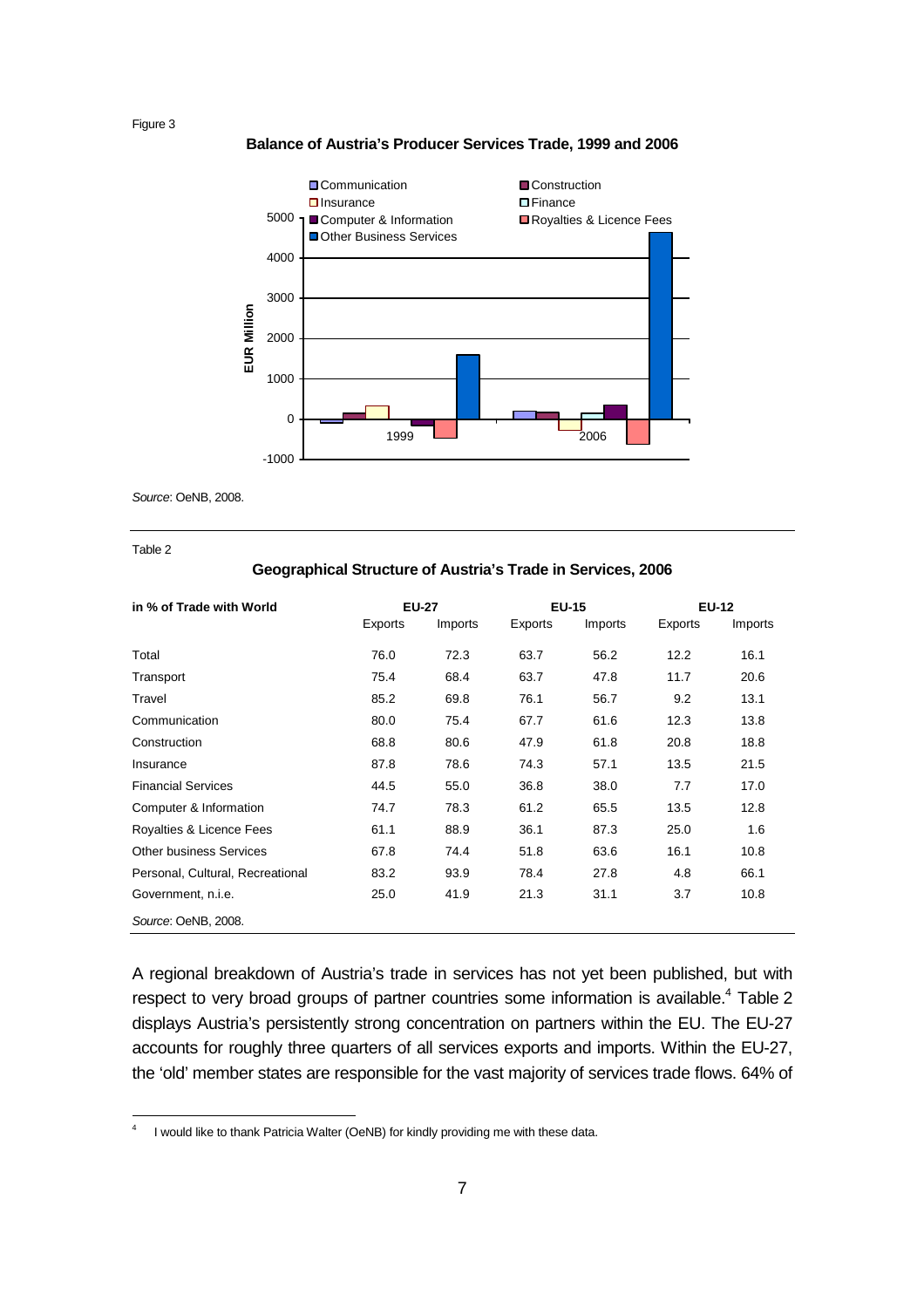Austria's total services exports go to the EU-15 (Germany, Belgium, Denmark, Finland, France, Greece, Ireland, Italy, the Netherlands, Luxembourg, Portugal, Spain, Sweden and the United Kingdom), while only 56% of total services imports originate from these countries. This results from the high value of travel exports to the old EU member states. The post-2004 EU members (Bulgaria, Cyprus, the Czech Republic, Estonia, Hungary, Latvia, Lithuania, Malta, Poland, Romania, Slovak Republic, Slovenia) account for about 12% of services exports but as much as 16% of Austria's imports. Thus, currently their share is higher in Austrian services imports than in exports. The trade balance with this group is still positive, due to positive net exports to Romania and Bulgaria. Looking at the ten members which joined the EU in 2004, Austria recorded already in 2006 a small deficit of EUR 28 million. Information gathered from the regional breakdown of the Austrian BoP based on the old compilation practice indicates that the share of new members has risen steadily since 1995. The deteriorating trade balance with these countries deserves more scrutiny.

| % of Total Services              |         | <b>EU-15</b> | <b>EU-12</b> |         |
|----------------------------------|---------|--------------|--------------|---------|
|                                  | Exports | Imports      | Exports      | Imports |
| Transport                        | 22.2    | 25.4         | 21.2         | 38.3    |
| Travel                           | 42.8    | 28.9         | 26.8         | 23.3    |
| Communication                    | 3.1     | 3.7          | 2.9          | 2.9     |
| Construction                     | 1.6     | 2.6          | 3.5          | 2.7     |
| Insurance                        | 2.6     | 3.1          | 2.4          | 4.0     |
| <b>Financial Services</b>        | 1.0     | 1.3          | 1.1          | 2.0     |
| Computer & Information           | 3.1     | 3.8          | 3.6          | 2.6     |
| Royalties & licence Fees         | 0.7     | 6.3          | 2.4          | 0.4     |
| Other business Services          | 22.1    | 23.6         | 35.6         | 14.1    |
| Personal, Cultural, Recreational | 0.7     | 1.1          | 0.2          | 9.5     |
| Government, n.i.e.               | 0.3     | 0.2          | 0.3          | 0.2     |
| Source: OeNB, 2008.              |         |              |              |         |

**Sectoral Structure of Austria's Trade in Services by Partner Regions, 2006** 

Table 3

Table 3 gives the sectoral breakdown of Austria's services trade by the two partner regions, old and new members. Clearly, exports of travel services play a greater role in trade with the old members, while exports of other business services feature much more importantly in trade with the new members. On the import side, we also see large differences in the three broad categories transport, travel and other services. Imports of transport services from the new member states account for 39% of all imports from these countries (compared to 25% from the old members), while Austria imports considerably less other services, especially business services, from these countries. Equally low shares are observed for other producer-related service categories for imports from the old and the new members states. Exceptions to note are royalties and licence fees, which are imported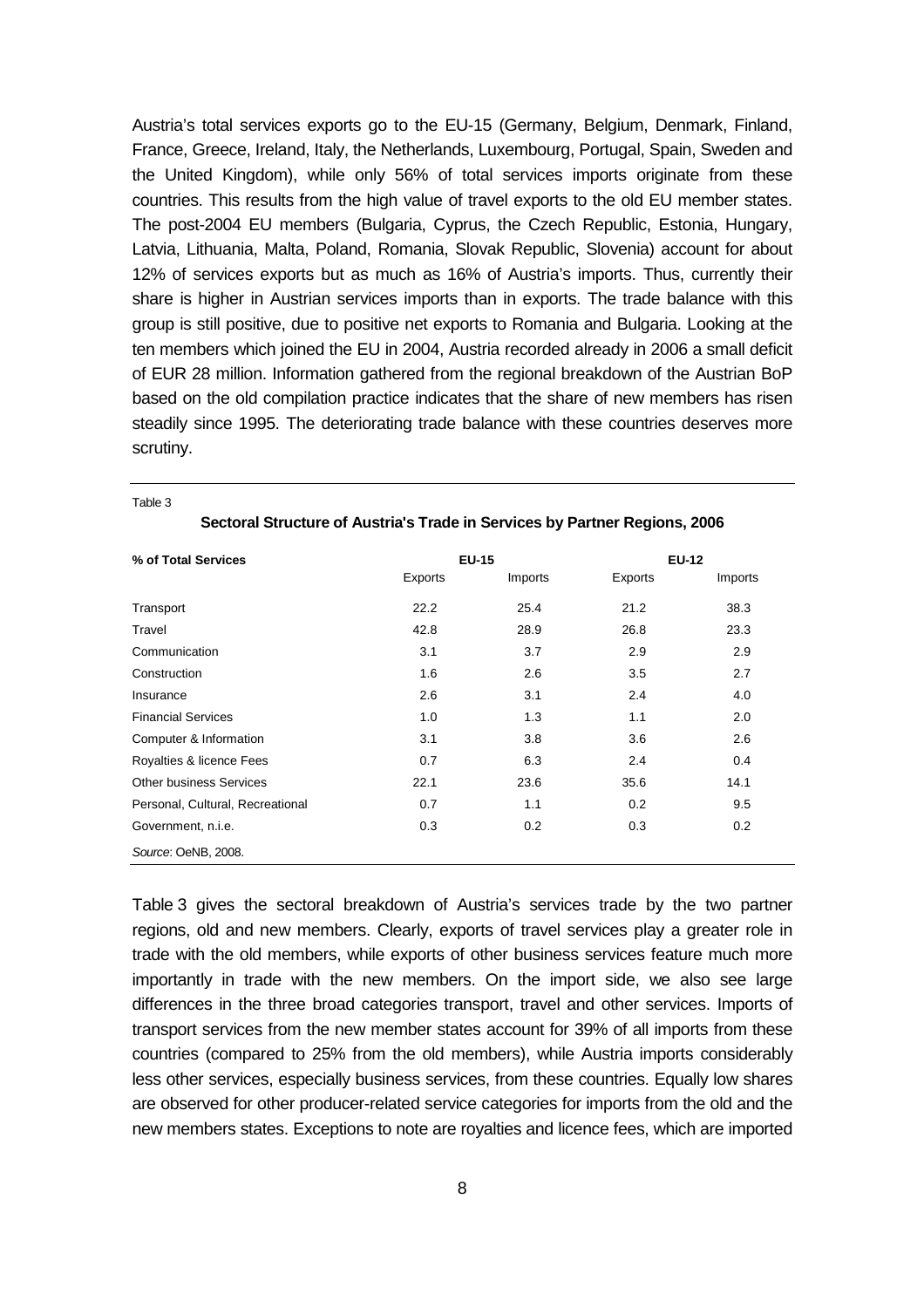almost exclusively from old members, and other business services, which again are imported mostly from old members. The comparatively high share of financial services imports from the new members may result from Austria's strong outward FDI to the region. Hence, this may reflect trade between foreign affiliates and Austrian mother banks at home. As such, it hints towards high Austrian exports in this services sector through Mode 3.

In general, the revision of the BoP Statistics for Austria implies some notable changes in the sectoral composition of trade in services, but it does not result in a radically different picture in qualitative terms. The services trade balance has improved under the new methodology, not least due to considerably higher net exports in travel services. In contrast to the global trend, Austria shows a persistent and strong reliance on travel and transport services. While the surplus in the former category is rising, the latter experiences a considerably reduction of the initial surplus, which is related to high transport imports from the new member states. Austria's performance in producer-related services appears to be improving as indicated by a rising surplus in almost all categories, except royalties and licence fees and insurance services. The geographical structure of Austria's services trade emerges as relatively robust to the methodological changes. We still see a clear differentiation in trade with Eastern and Western EU member states. While travel services are exported mostly towards Western partners, other business services are often sourced from Western partners and exported to Eastern partners.

## **3.2 Competitiveness as Revealed by Comparative Advantage**

In this section we describe Austria's competitive position within the European Union as revealed by trade flows. The concept of competitiveness is only meaningful in a relative sense, i.e. by comparing a country's performance with its competitors' performance. As a result, the calculations in this section are based on data drawn from the Eurostat ITS statistics, with the values for Austria updated by the figures based on the new compilation method. In this section we apply the principle of comparative advantage  $-$  i.e. relative advantages arising from lower costs in the production of goods due to differences in endowments, different technologies or other factors – to trade in services. Comparative advantages in the provision of services can arise from differences in endowment with human capital, legal and institutional differences and the like. However, in general these are difficult if not impossible to measure. Therefore, Balassa (1965) used trade flows, which are well measured in goods trade, to draw conclusions on the underlying factors that determine competitiveness. Despite the fact that trade in services is less obvious to measure, we are using our data – reflecting mostly Mode 1 and Mode 2 trade – to calculate these 'revealed comparative advantages' for the analysis of competitiveness in services. The index is calculated as follows: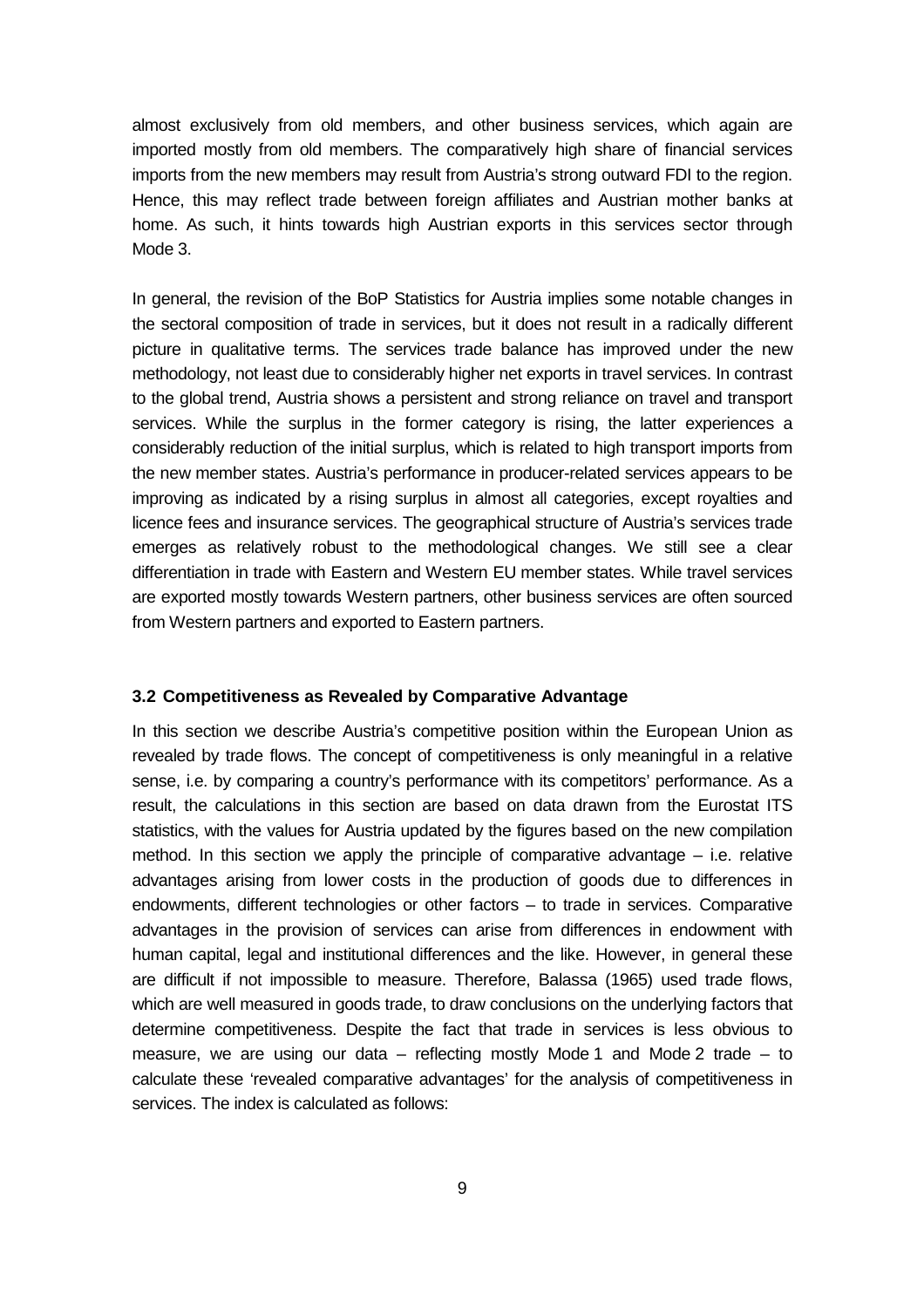$$
RCA_k^i = RXA_k^i - RMA_k^i
$$

where

l

$$
RXA_k^i = \frac{X_k^i / X_n^i}{X_k^r / X_n^r}
$$

and  $\overline{RMA}_k^i$  is defined analogously.  $X_k^i$  are total exports (respectively imports) of country *i* in industry  $k$ . Superscript r denotes all countries, and subscript  $n$  refers to all industries. The index reflects the relative representation of a country's exports and imports in one industry compared to the average representation of that industry in total trade of the sample as a whole (Vollrath, 1991); i.e., it compares a country's trade share to the average share of the rest of the sample. This measure of revealed comparative advantage (RCA) incorporates both, relative demand and supply dimensions and reflects a country's net world market position in the respective industry relative to its size. It can thus be considered as an index of competitiveness and has consequently also been labelled 'relative trade advantage' or 'revealed competitive advantage'. It is recommended for analysing highly disaggregated trade flows, where some goods or services in our case may not be exported (or imported) at all by some countries.

A positive index reveals a competitive advantage, or an above-average relative net market share in the specific industry, whereas a negative index reveals a competitive weakness. The index is unbounded and symmetric around zero. The RCA may hide extreme sectoral specialization if it is equally strong in exports and imports, therefore we always have to consider both components. Each component will take a value between zero and infinity, with values greater than one indicating a specialization of exports or imports in the respective industry and values below one indicating below-average trade flows.

A choice had to be taken as to which should be the correct reference market. We calculated both, RCAs with the world as reference and RCAs with the EU-25 as reference.<sup>5</sup> The differences between these two choices were negligible for our sample of EU countries. For all three components (imports, exports and the RCA) and for all sectors, the correlation was one or close to one throughout the whole period. This is to be expected considering the fact that most EU trade in services takes place within the European Union. As already mentioned, Austria sells 76% of its total services within the EU – this share has been stable over the past decade – and sources more than 70% from the EU – here with a rising trend.

<sup>5</sup> Romania and Bulgaria are not present as reporters in the Eurostat ITS database for our observation period, therefore we restrict the sample here to the EU-25.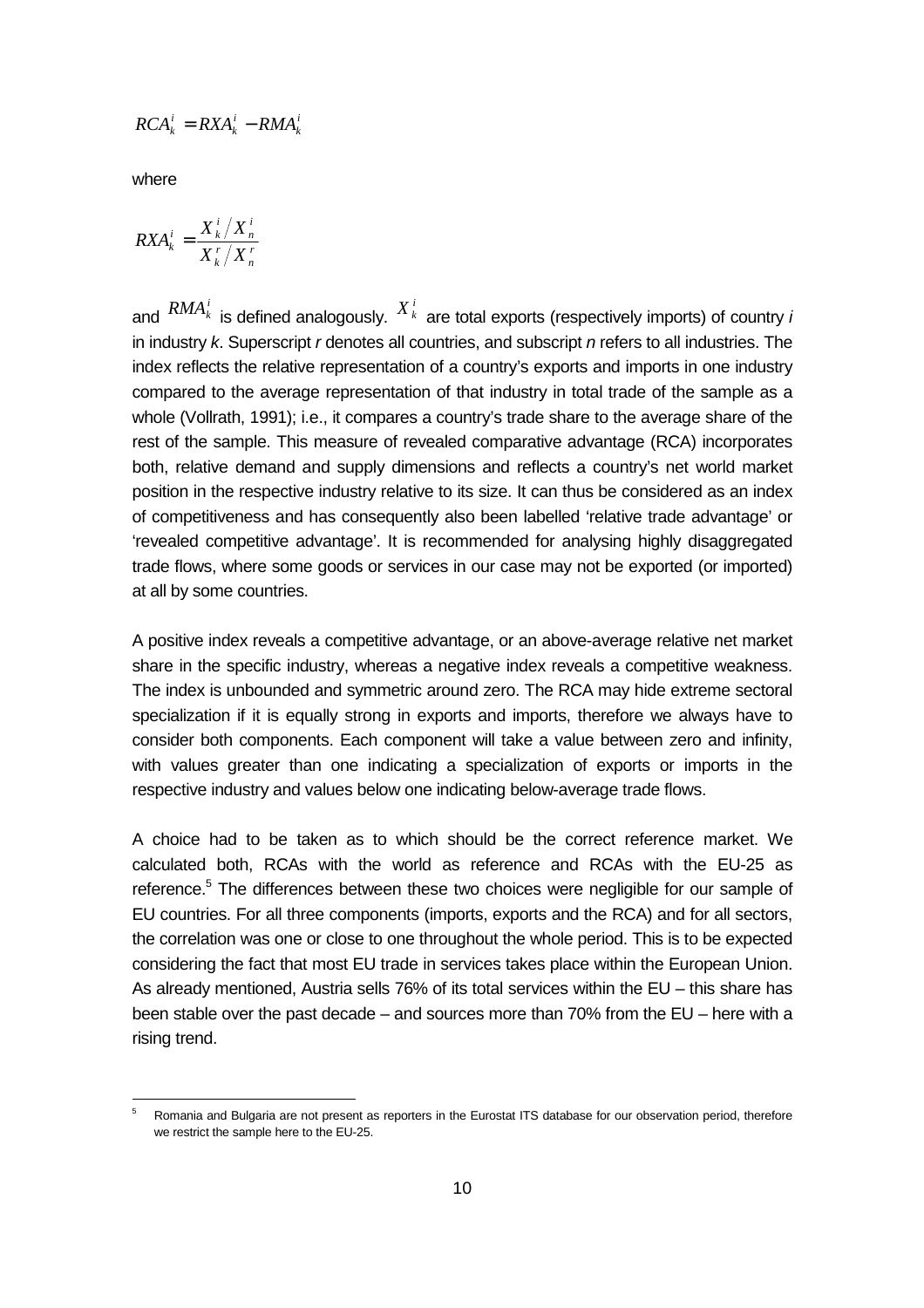#### Table 4

## **Relative Comparative Advantages of EU-25 Countries in Trade in Services, 1995 and 2005**

| 1995            |              | Transport           |                    |              | Travel       |                 |              | Other services |                 |
|-----------------|--------------|---------------------|--------------------|--------------|--------------|-----------------|--------------|----------------|-----------------|
|                 | Export       | Import              | <b>RCA</b>         | Export       | Import       | <b>RCA</b>      | Export       | Import         | <b>RCA</b>      |
|                 |              |                     |                    |              |              |                 |              |                |                 |
| AT              | 0.49         | 0.49                | 0.01               | 1.29         | 1.20         | 0.10            | 1.11         | 1.20           | $-0.09$         |
| BE              | 1.57         | 1.16                | 0.41               | 0.52         | 0.93         | $-0.41$         |              |                |                 |
| CY              | 0.77         | 2.44                | $-1.67$            | 1.65         | 0.76         | 0.89            | 0.68         | 0.38           | 0.30            |
| CZ<br>DK        | 0.93<br>1.89 | 0.68<br>1.85        | 0.25<br>0.04       | 1.33<br>0.75 | 1.02         | 0.31            | 0.84         | 1.23           | $-0.39$<br>0.15 |
| <b>EST</b>      | 0.67         | 1.25                | $-0.59$            | 1.94         | 0.93<br>0.60 | $-0.18$<br>1.34 | 0.75<br>0.51 | 0.60<br>1.22   | $-0.70$         |
| EE              | 1.82         | 1.84                | $-0.02$            | 1.26         | 0.55         | 0.71            | 0.40         | 0.91           | $-0.51$         |
| FI              | 1.19         | 0.92                | 0.26               | 0.69         | 0.72         | $-0.04$         | 1.19         | 1.32           | $-0.13$         |
| <b>FR</b>       | 1.04         | 1.32                | $-0.28$            | 1.02         | 0.76         | 0.26            | 1.01         | 1.05           | $-0.04$         |
| UK              | 0.85         | 1.06                | $-0.21$            | 0.80         | 1.15         | $-0.36$         | 1.29         | 0.89           | 0.40            |
| DE              | 1.06         | 0.74                | 0.32               | 0.70         | 1.39         | $-0.69$         | 1.25         | 0.89           | 0.36            |
| GR              | 0.17         | 1.13                | $-0.96$            | 1.34         | 0.92         | 0.41            | 1.26         | 1.03           | 0.22            |
| HU              | 0.34         | 0.52                | $-0.18$            | 1.76         | 1.19         | 0.58            | 0.83         | 1.18           | $-0.35$         |
| IE              | 0.91         | 0.65                | 0.25               | 1.37         | 0.55         | 0.82            | 0.82         | 1.62           | $-0.80$         |
| ΙT              | 0.75         | 1.00                | $-0.25$            | 1.45         | 0.82         | 0.63            | 0.85         | 1.19           | $-0.34$         |
| LT              | 2.52         | 2.42                | 0.11               | 0.49         | 0.65         | $-0.16$         | 0.59         | 0.49           | 0.10            |
| LU              | 0.29         | 0.36                | $-0.07$            | 0.49         | 0.48         | 0.01            | 1.83         | 1.84           | $-0.02$         |
| LV              | 3.90         | 2.57                | 1.34               | 0.09         | 0.30         | $-0.22$         | 0.13         | 0.68           | $-0.55$         |
| MT              | 1.06         | 1.69                | $-0.63$            | 1.95         | 0.92         | 1.02            | 0.29         | 0.70           | $-0.41$         |
| <b>NL</b>       | 1.67         | 1.16                | 0.51               | 0.44         | 0.79         | $-0.35$         | 1.10         | 1.12           | $-0.02$         |
| PL              | 1.21         | 1.02                | 0.19               | 0.67         | 0.17         | 0.50            | 1.18         | 1.70           | $-0.52$         |
| PT              | 0.78         | 1.06                | $-0.28$            | 1.82         | 0.97         | 0.85            | 0.54         | 1.04           | $-0.50$         |
| SK              | 1.10         | 0.69                | 0.42               | 0.81         | 0.53         | 0.28            | 1.14         | 1.61           | $-0.48$         |
| SI              | 1.06         | 1.25                | $-0.19$            | 1.66         | 1.21         | 0.45            | 0.51         | 0.73           | $-0.22$         |
| <b>SE</b>       | 1.35         | 1.16                | 0.19               | 0.69         | 0.96         | $-0.27$         | 1.09         | 0.98           | 0.11            |
| 2005            |              |                     |                    |              | Travel       |                 |              | Other services |                 |
|                 | Export       | Transport<br>Import | <b>RCA</b>         | Export       | Import       | <b>RCA</b>      | Export       | Import         | <b>RCA</b>      |
|                 |              |                     |                    |              |              |                 |              |                |                 |
| AT              | 0.96         | 1.26                | $-0.29$            | 1.54         | 1.11         | 0.43            | 0.77         | 0.83           | $-0.06$         |
| BE              | 1.26         | 1.16                | 0.10               | 0.73         | 1.07         | $-0.35$         | 1.10         | 0.97           | 0.13            |
| СY              | 1.21         | 1.92                | $-0.72$            | 1.47         | 1.28         | 0.19            | 0.77         | 0.53           | 0.25            |
| CZ              | 1.54         | 0.87                | 0.67               | 1.77         | 0.90         | 0.87            | 0.51         | 1.18           | $-0.68$         |
| DK              | 2.23         | 1.97                | 0.27               | 0.61         | 0.77         | $-0.17$         | 0.70         | 0.70           | 0.00            |
| <b>EST</b>      | 0.83         | 1.30                | $-0.47$            | 2.10         | 0.85         | 1.24            | 0.62         | 1.03           | $-0.40$         |
| EE              | 2.00         | 2.12                | $-0.13$            | 1.24         | 0.77         | 0.46            | 0.58         | 0.72           | -0.14           |
| FI<br><b>FR</b> | 0.73         | 1.28                | $-0.56$            | 0.53         | 0.75         | $-0.22$         | 1.39         | 1.09           | 0.30            |
| UK              | 1.18<br>0.80 | 1.30<br>1.09        | $-0.12$<br>$-0.29$ | 1.50<br>0.61 | 1.09<br>1.35 | 0.40<br>$-0.74$ | 0.77<br>1.33 | 0.89<br>0.84   | $-0.12$<br>0.49 |
| DE              | 1.24         | 1.04                | 0.20               | 0.78         | 1.33         | $-0.55$         | 1.08         | 0.88           | 0.21            |
| GR              | 2.56         | 2.54                | 0.02               | 1.63         | 0.77         | 0.87            | 0.18         | 0.55           | $-0.36$         |
| HU              | 0.78         | 0.85                | $-0.07$            | 1.37         | 0.91         | 0.46            | 0.98         | 1.19           | $-0.21$         |
| ΙE              | 0.23         | 0.17                | 0.07               | 0.34         | 0.32         | 0.02            | 1.67         | 1.80           | $-0.13$         |
| ΙT              | 0.88         | 1.18                | $-0.30$            | 1.61         | 0.92         | 0.70            | 0.83         | 1.04           | $-0.22$         |
| LТ              | 2.59         | 2.11                | 0.48               | 1.22         | 1.34         | $-0.12$         | 0.37         | 0.41           | $-0.05$         |
| LU              | 0.30         | 0.21                | 0.09               | 0.37         | 0.44         | $-0.08$         | 1.63         | 1.72           | $-0.09$         |
| LV              | 2.85         | 1.56                | 1.30               | 0.65         | 1.39         | $-0.74$         | 0.53         | 0.62           | $-0.09$         |
| MT              | 1.16         | 1.09                | 0.07               | 1.87         | 0.86         | 1.01            | 0.60         | 1.11           | $-0.51$         |
| NL              | 1.36         | 0.99                | 0.37               | 0.54         | 0.82         | $-0.28$         | 1.15         | 1.18           | $-0.03$         |
| PL              |              |                     |                    |              |              | 0.46            | 0.53         | 0.95           | $-0.42$         |
|                 | 1.70         | 1.12                | 0.58               | 1.59         | 1.13         |                 |              |                |                 |
| PT              | 1.07         | 1.47                | $-0.40$            | 2.15         | 1.13         | 1.01            | 0.51         | 0.80           | $-0.29$         |
| SK              | 2.15         | 1.39                | 0.76               | 0.99         | 0.65         | 0.34            | 0.58         | 1.04           | $-0.46$         |
| SI              | 1.46         | 1.08                | 0.38               | 1.86         | 1.21         | 0.65            | 0.50         | 0.92           | $-0.43$         |

Note: Reference market is the EU-25, 2004 values for DK in 2005 and 2003 values for SK in 2005.

Source: Trade in Services Database (TSD), wiiw.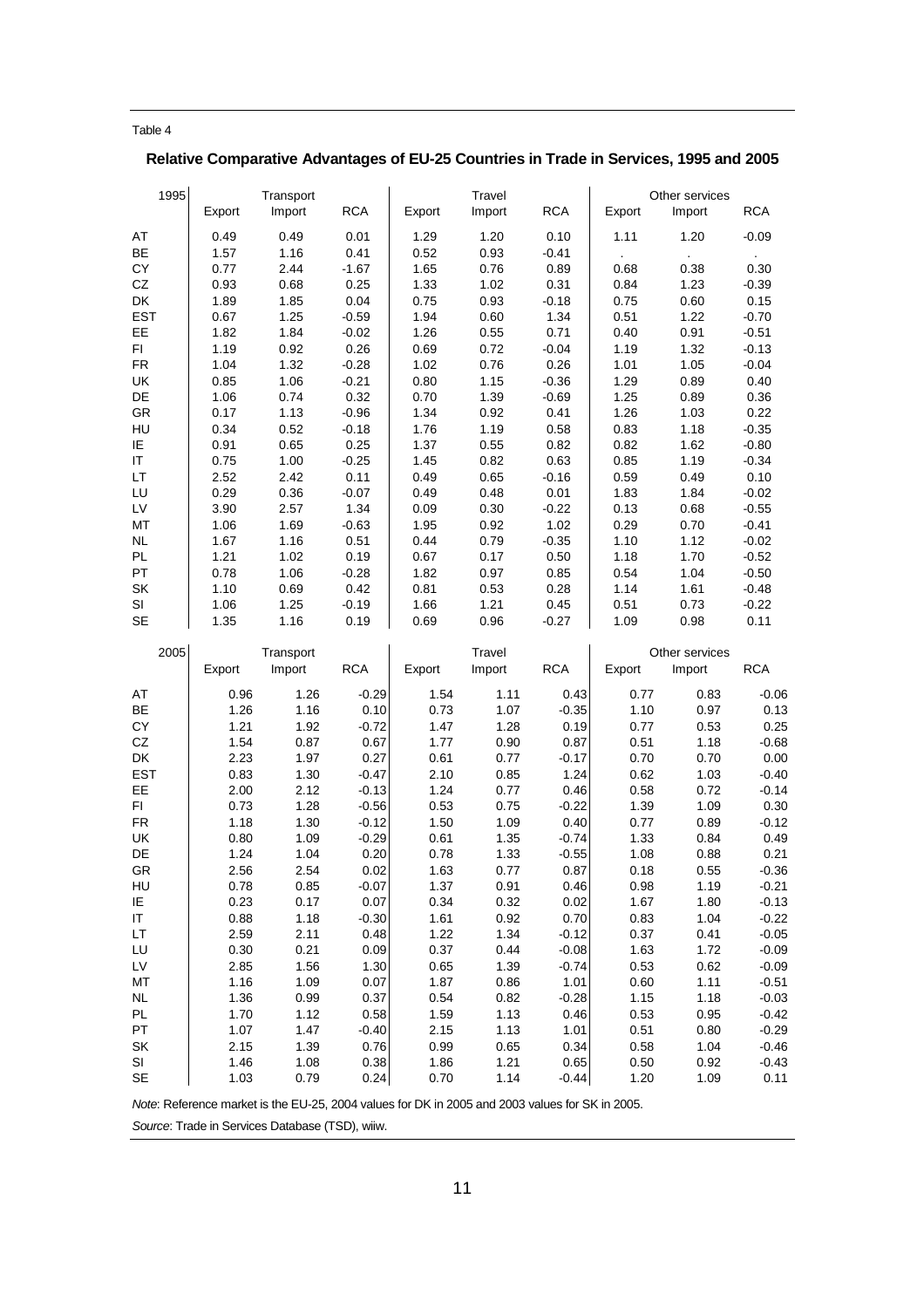Given the concentration on the EU market, in particular of Austrian trade in services, we report here the RCAs relative to the EU-25 as the reference market.<sup>6</sup> Table 4 contains the results for the years 1995 and 2005. Let us briefly discuss the results by sectors. We clearly see the Baltic countries' specialization on transport services, which is especially pronounced in Latvia. Estonia, which due to its geographical position along the major oil pipelines and shipping routes from Russia and Finland is expected to show a strong specialization on transport services, shows in addition a strong specialization on the import side, resulting in a negative RCA in this category. Over the past decade, the specialization of Northern European countries such as Denmark, Sweden and the Netherlands has declined, while Southern European countries – Greece, Cyprus and Malta – and especially Eastern European countries – Slovakia and Slovenia besides the Baltic States – increasingly specialize in exports of transport services. Austria initially shows a comparative advantage in transport services, with a moderate degree of specialization on the export and the import side compared to the sample as a whole. However, over time this advantage has been eroded resulting in a competitive weakness for Austria in this category by 2005.

Turning to the next category, the usual suspects are leading the list of countries with a comparative advantage in travel services: Spain, Portugal, Malta, Greece, the Czech Republic (somewhat surprising) and Italy all display strong competitive positions in travel services. In 1995, Austria shows one of the lowest comparative advantages of those 15 EU members specializing in travel services. By 2005, Austria had improved its position and ranked above countries such as France, Slovakia, Cyprus and Ireland. This also reflects the still growing importance of travel services for Austria.

Finally, Austria has a relatively weak competitive position in other services. Out of the 25 member states only seven countries showed a comparative advantage. In 2005 these were, in decreasing order, the United Kingdom, Finland, Cyprus, Germany, Belgium, Sweden and, very weakly so, Denmark. Austria ranked 12th in 1995. However, there is a clear trend towards an improvement of Austria's competitive position in this category over time. By 2005, Austria moved up to rank 10 among the 25 EU member states. This is also reflected in a slight improvement in its RCA from –0.09 to –0.06.

Figure 4 below plots individual developments for Austria within the seven producer-related categories included in other services. On both the export and the import side, almost all producer services are under-represented in Austria's services trade flows as compared to the EU-25 on average. Only exports and imports of other business services, in 2005 also

l

<sup>6</sup> We have also calculated comparative advantages relative to the whole world. While in general the difference between the choice of reference market is negligible (which is argued by the high concentration of services trade on partners in the EU), there are marked differences between sectors for individual countries. Austria's competitive position differs strongly depending on the reference market in insurance services and in some years also in construction services. In fact, this hinges more or less on the inclusion or exclusion of the US in the reference group.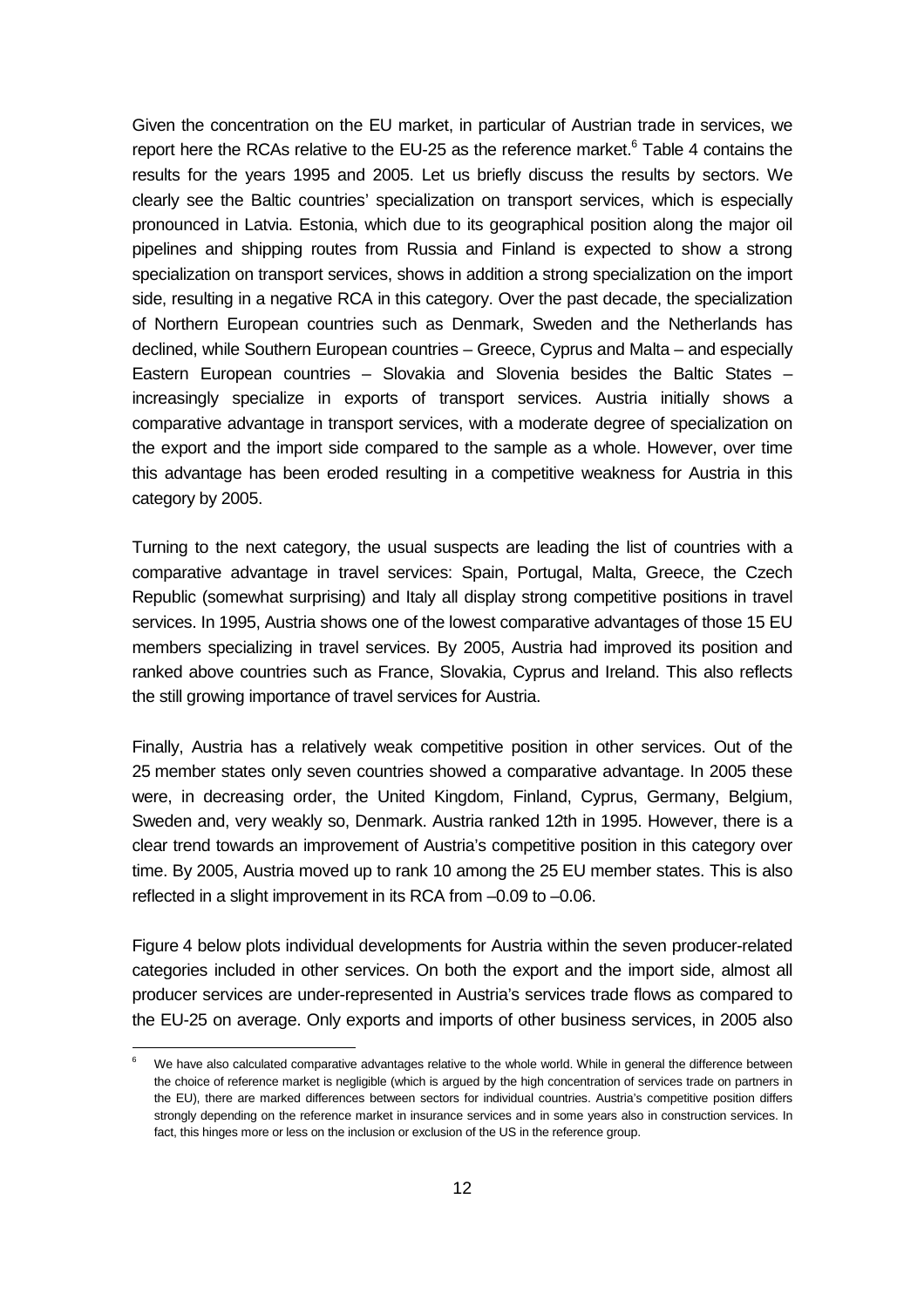in communication services, as well as imports of insurance services are above the EU-25 average. With relatively more imports than exports in the latter category, Austria reveals however a comparative disadvantage in insurance services. By contrast, we can see a notable improvement in Austria's competitive position in other business and communication services, with a switch-over to a comparative advantage over the past decade. In all other producer services the weak competitive position is deteriorating over time. This is especially true for royalties and licence fees and computer and information services. An exception is the trend in financial services, where the disadvantage is diminishing due to weakening import demand. Since this development is not based on strengthening exports, it does not really reflect an improvement in Austria's competitive position in this category.<sup>7</sup>

Figure 4

**Revealed Comparative Advantages of Austria versus EU-25 in Producer-Related Services, 1995 and 2005** 





Source: wiiw.

l

<sup>7</sup> With respect to financial services in particular, the omission of trade through foreign affiliates might bias the picture against Austria. Strong outward FDI in this sector in Central and Eastern Europe would most likely reveal a stronger competitive position of Austria in financial services.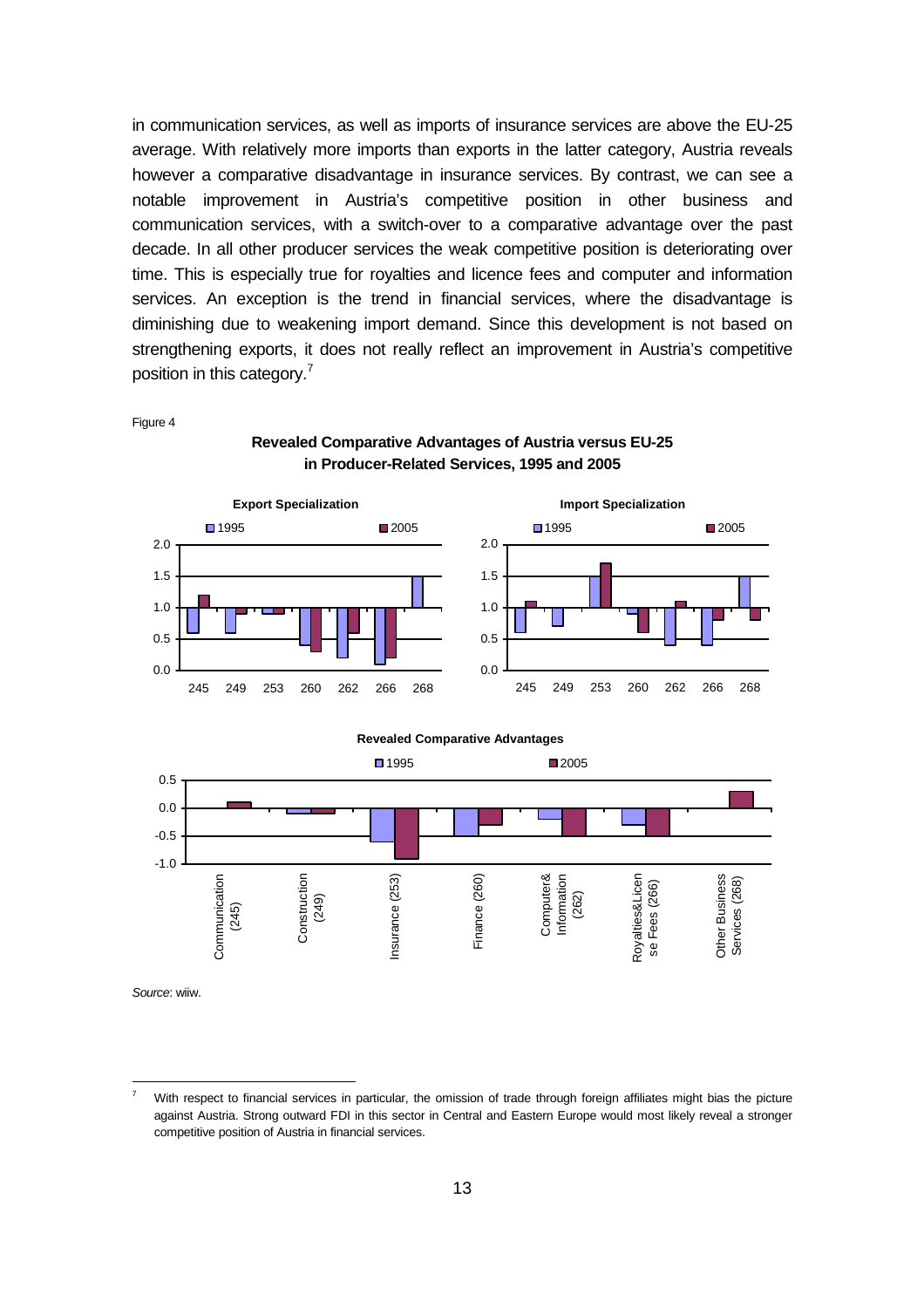The pattern of revealed comparative advantage within Europe has remained qualitatively stable during the past decade. It is, however, interesting to note that the degree of specialization has increased. This is a more general trend which stands in contrast to developments in goods trade.<sup>8</sup> For Austria, specialization within the EU-25 is more pronounced than globally. Also, in 1995 Austria showed a comparative disadvantage in travel services when compared to the world average, while it has always had a comparative advantage in this category within the EU. By 2005 these qualitative differences disappeared, revealing that Austria's attractiveness for tourism has increased globally. Austria now shows a revealed comparative advantage in travel services even when tourist destinations such as the Dominican Republic, the Maldives, etc. are included in the benchmark.

### **3.3 Contributions to the Trade Balance**

l

The trade balance indicator developed by CEPII (Centre d'Etudes Prospectives et d'Informations Internationales, Paris) identifies each individual sector's relative contribution to the overall trade balance, correcting for the sign of the total balance and for the volume of trade in each sector in relation to the total import and export volume. When calculating this index over all sectors, the sum of all contributions is zero. Thus, it tells us whether a service sector could possibly add more or less to the overall services trade balance given its size in total exports and imports. The improvement in Austria's performance in other services is also reflected in a positive contribution to the total balance by 2006 in contrast to a rather large initial negative contribution in 1995. Table 5 shows that the contribution of travel services to the overall surplus has further risen, underlining their increasing importance. On the other hand, transport services emerge increasingly as a drain on Austria's net profit from trade in services. In other words, the performance of transport services is falling short of its potential, given the volume of exports and imports in this category.

Let us look in more detail into the performance of producer services. Other business services contribute more than expected to the overall surplus in the trade balance given their share in the total trade volume. This positive contribution of other business services arises to a large extent from merchanting and less from the quantitatively more important sub-sector of miscellaneous business, professional and technical services. All other producer services, and in particular royalties and licence fees as well as insurance services, fall short of their potential contribution to the Austrian services trade balance.

<sup>8</sup> It is a common finding that specialization patterns in goods trade have become more similar in the OECD and a clear tendency of de-specialization and convergence in trade patterns could be observed in the late 1990s (see Timmer, 2000 and Woerz, 2005).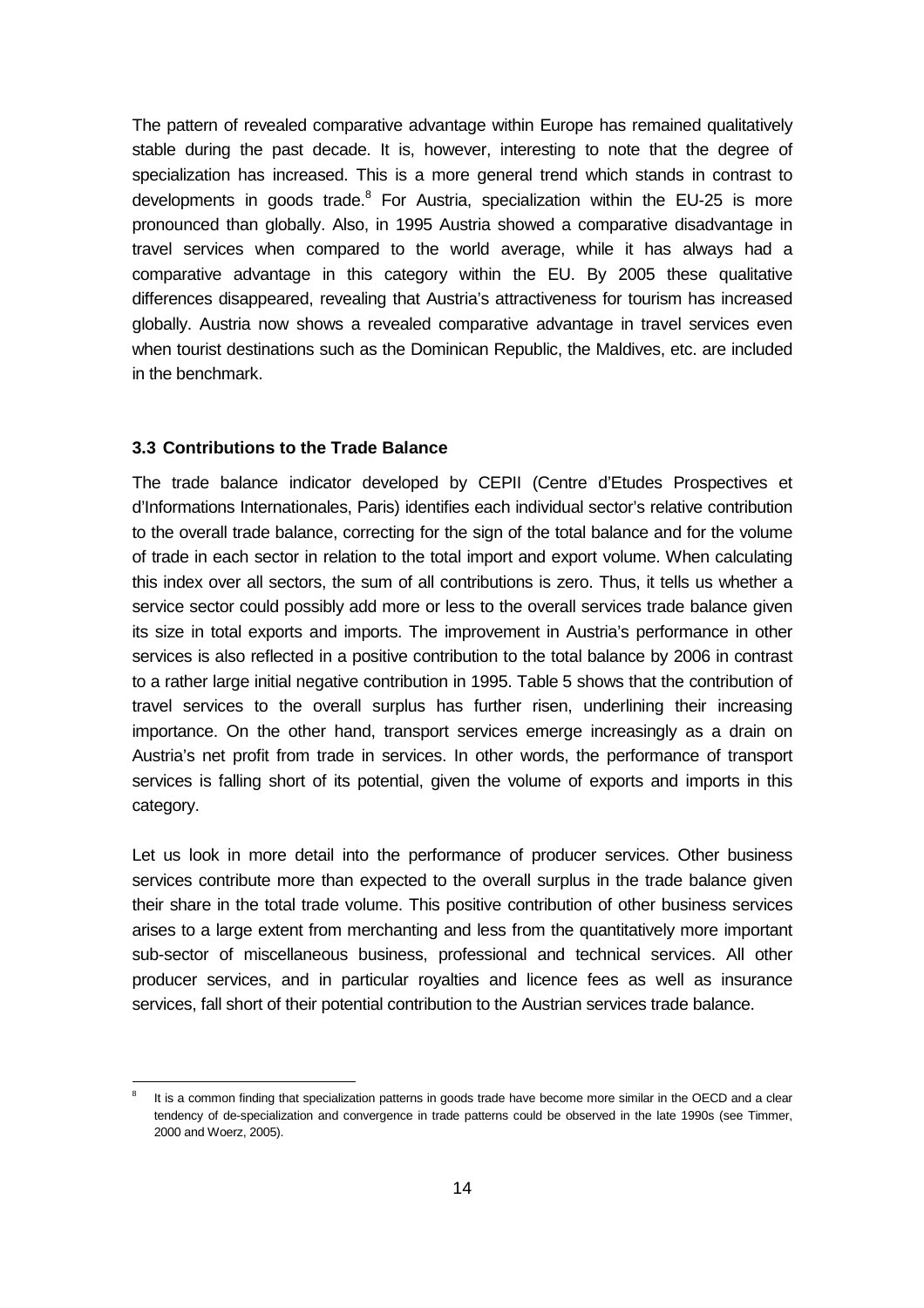#### Table 5

|                                | 1999    | 2006    |
|--------------------------------|---------|---------|
| Transport                      | $-15.5$ | $-39.1$ |
| Travel                         | 33.7    | 35.4    |
| Communication                  | -5.9    | -1.8    |
| Construction                   | $-0.9$  | $-1.0$  |
| Insurance                      | 6.0     | $-8.1$  |
| Finance                        | $-4.7$  | $-0.5$  |
| Computer & Information         | $-6.7$  | 0.4     |
| Royalties & Licence Fees       | $-15.0$ | $-13.7$ |
| <b>Other Business Services</b> | 8.8     | 33.7    |
| Merchanting                    | 23.5    | 30.1    |
| Other Trade Related            | $-10.3$ | $-0.4$  |
| <b>Operational Leasing</b>     | 5.3     | 1.6     |
| Misc. Business Services        | $-9.7$  | 2.4     |
| Pers., Cultural & Recr.        | $-2.7$  | $-8.3$  |
| <b>Government Services</b>     | 2.9     | 3.0     |
|                                |         |         |

Source: wiiw.

#### **3.4 Specialization Patterns in Austrian Trade in Services**

In this part we will look at specialization in services exports and imports from the Austrian perspective. Figure 5 plots the same type of RCA measure which was used in Section 2.1 above, however, this time based on the regional breakdown of the Austrian BoP by the two partner regions: old EU members and new EU members. The difference to the calculations from Section 2.1 above is that now  $X_k^i$  represents Austria's exports in sector  $k$  to country i, subscript  $n$  stands for total services again while subscript  $r$  stands for Austria's exports to the world. Thus, in this case we can speak of specialization of Austrian services trade flows between different partners when interpreting the index. The benchmark is the Austrian trade structure, hence a positive deviation means that exports in a specific services sector to the respective partner are above the importance of this sector in Austria's services trade balance.

The first point to note from Figure 5 is the contrast in specialization patterns between Western and Eastern European trading partners. Thus, we can speak of an East-West differentiation in Austria's services trade. The differences in specialization patterns are more pronounced on the import side, where we clearly observe strong imports of producerrelated services – such as communication, computer and information, royalties and licence fees, and other business services – from the old EU member states and likewise strong imports of transport and construction services from the new member states. Two notable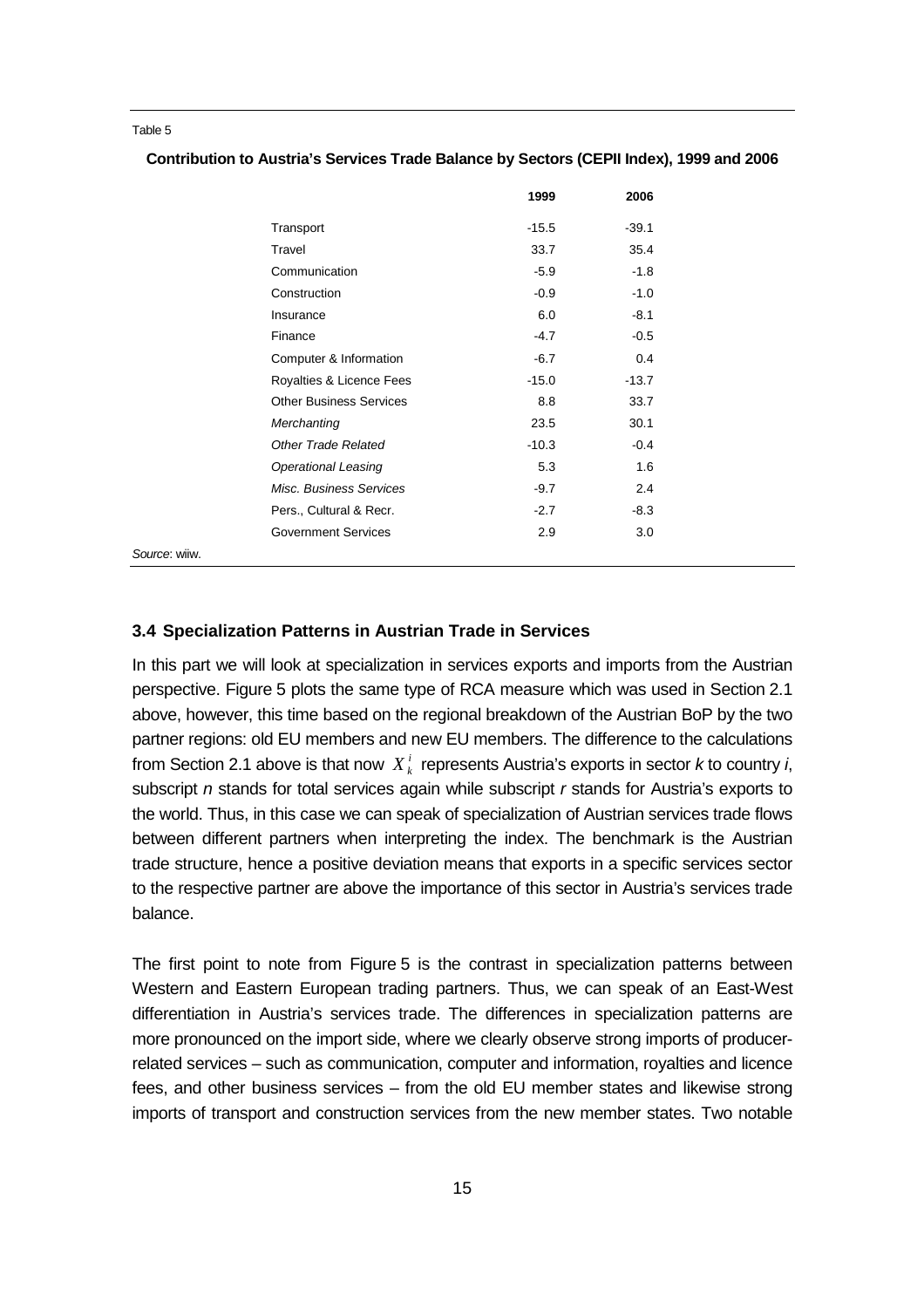exceptions are insurance and financial services, where imports from the new members are considerably above the Austrian average. Again, we refer here to strong Austrian outward investment in these countries, resulting in trade flows back to the mother companies which show up here in the BoP figures.

On the export side we also observe a differentiation, with producer-related services being exported mainly to the new members, and travel services being exported primarily to old EU members. The two categories of insurance and financial services again show the same specialization with respect to both groups. The positive specialization in insurance services means that Austria exports these services mostly within the EU, while the negative specialization in financial services implies that Austria's exports in this sector go mainly to partners outside the EU. It is further interesting to note that we see an indication of strong intra-industry trade in construction services between Austria and the new EU member states.



Figure 5

**Trade Specialization of Austria by Sectors, 2006** 

#### **Specialization in Net Exports**



Source: wiiw.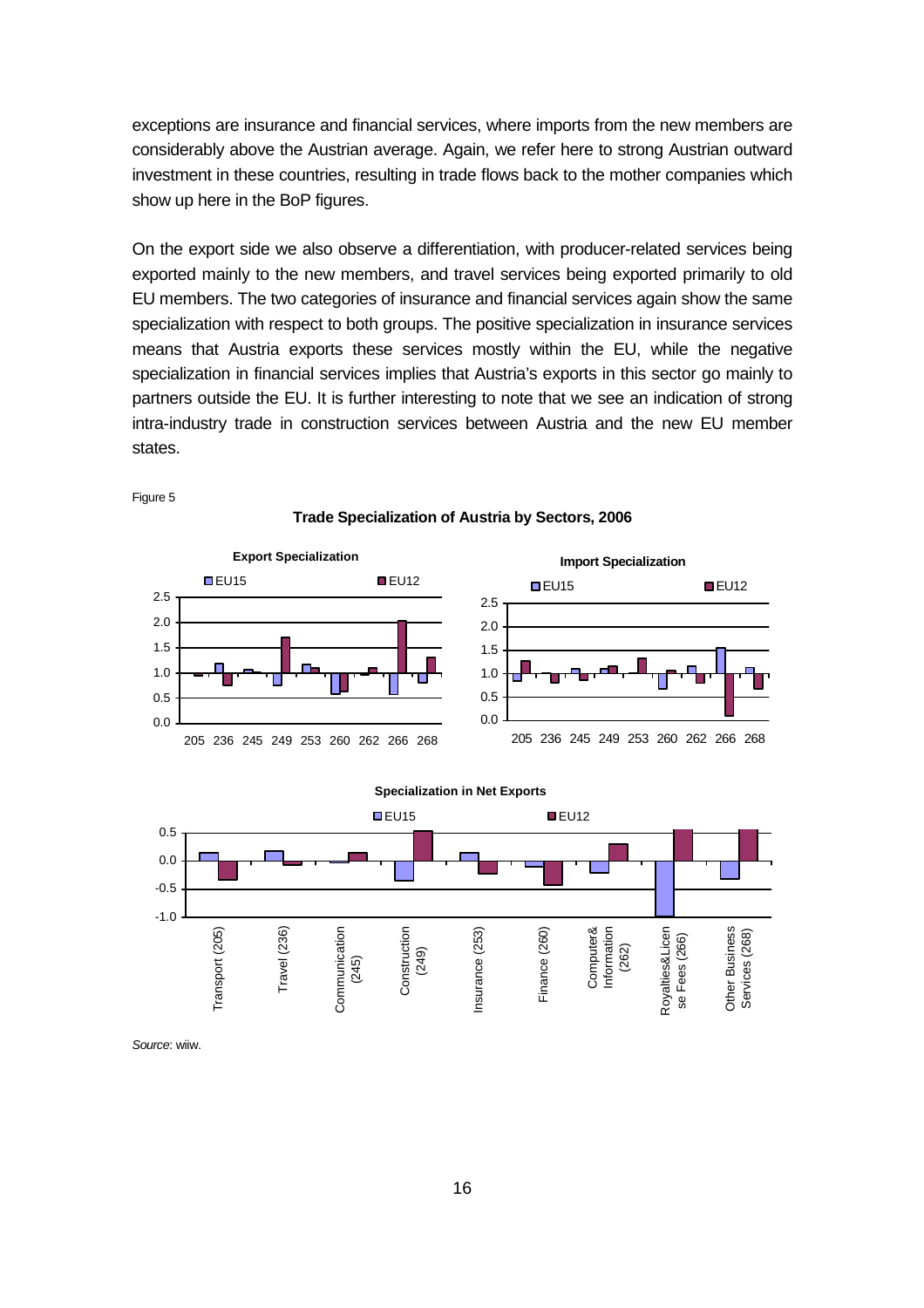#### **4. Determinants of Competitiveness in Services**

Having described at length Austria's strengths and weaknesses in trade in services, we now turn more generally to potential determinants of the competitive position of countries. In this section, we investigate the driving factors behind services sector competitiveness in the EU member states. We employ a simple empirical model to our panel data set containing 25 EU members over the period 1995-2005. Our estimating equation is given by the equation below:

$$
RCA_{it}^{k} = \alpha + \beta_1 LP_{it}^{k} + \beta_2 ULC_{it}^{k} + \beta_3 Size_{it}^{k} + \beta_4 Open_{it}^{k} + \beta_5 Skills_{it}^{k} + \gamma_i^{k} + \varepsilon_{it}^{k}
$$

where RCA stands for revealed comparative advantage, LP denotes labour productivity growth within the sector, ULC are unit labour costs, Open measures openness of the services sector through its exports-to-output ratio and Skills is a measure of the skill intensity of the sector (we will use two different measures: skills measured by education levels and by occupations). Table 6 reports the results of the random effects estimation, pooled across all sectors. Controlling for the openness of the respective industry (through the ratio of each industry's exports to its value added) clearly emerges as an important omitted variable from comparing specifications 1 and 2. We see the strong bias that is introduced when we omit this variable in the coefficients of labour productivity as well as unit labour costs. Controlling for export orientation yields plausible signs, namely a positive impact of higher labour productivity and a negative impact of higher unit labour costs. We can also see that larger industries (measured by employment levels) tend to be statistically more competitive than smaller industries within the EU. This is an important message with implications for industrial policies.

As mentioned, export orientation is the single most important determinant.<sup>9</sup> Including this variable improves the explanatory power of the model by 20 percentage points. We further observe certain services sectors that are characterized by a generally higher level of competitiveness (in specifications 3 and 4). These are communication and construction services. Insurance services are generally less competitive compared to other sectors within the EU. Finally we turn to our skill variables (specification 4). A higher skill intensity of an industry or country does not result in higher competitiveness according to these results, regardless of whether we measure skills by education levels or by occupation groups. This surprising result (with a small negative impact on an industry's competitiveness from a higher share of people with tertiary education in the workforce) is modified when we look at Western and Eastern EU members separately. Specification 5

l

<sup>9</sup> Since higher export orientation may well be the result of strong competitiveness rather than its cause, this variable may introduce endogeneity into the estimation. Therefore we experimented with different measures of trade openness. For instance, the share of the industry's exports in total exports showed a strong indication of endogeneity. We therefore used here the ratio of exports to value added (we also tried the ratio of exports to employment by industry with similar results) in order to avoid this problem.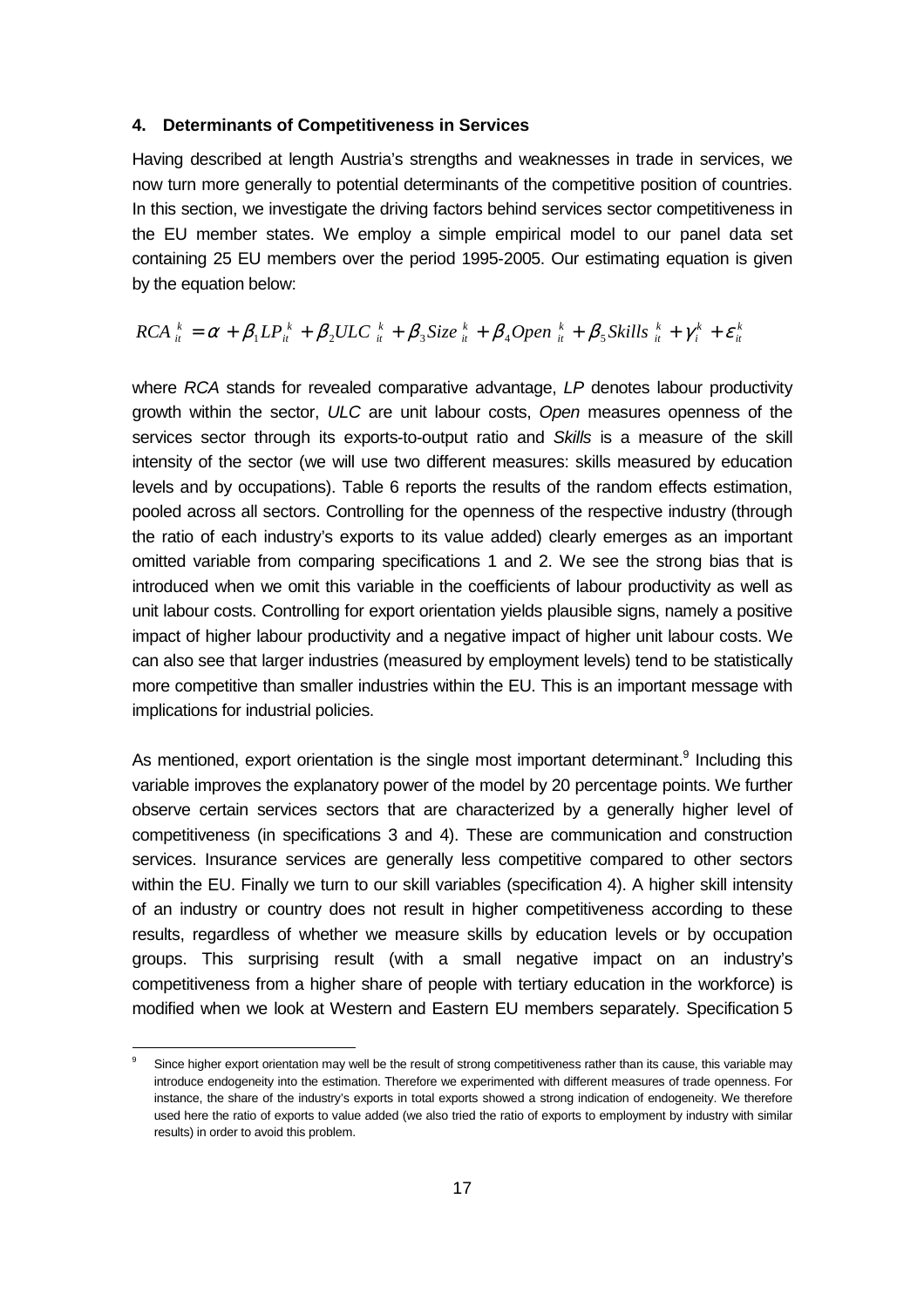includes a dummy variable for new EU members (EU-East) and old EU members without the Southern cohesion countries (EU-North). Interestingly, both groups show a higher level of competitiveness compared to the cohesion countries Portugal, Spain and Greece. There is no statistically significant difference in the competitiveness of old and new EU members. Nevertheless, stratifying the sample into these two subgroups reveals interesting differences in the determinants of competitiveness between the two groups.

**Determinants of Service Sector Competitiveness (Robustness)** 

|                                           | (1)           | (2)           | (3)           | (4)          | (5)           |
|-------------------------------------------|---------------|---------------|---------------|--------------|---------------|
| Labour productivity level                 | 0.0199        | $0.0695$ ***  | $0.1015$ ***  | $0.1332$ *** | $0.0633**$    |
|                                           | 0.52          | 2.05          | 3.06          | 3.47         | 1.78          |
| Unit labour costs                         | $0.1598$ ***  | $-0.1022$ *** | $-0.1132$ *** | $-0.0848$ *  | $-0.1061$ *** |
|                                           | 3.13          | $-2.2$        | $-2.5$        | $-1.5$       | $-2.28$       |
| Size of service sector                    | $0.0994$ ***  | $0.0744$ ***  | 0.0219        | $0.0427$ *   | $0.0922$ ***  |
|                                           | 3.71          | 3.12          | 0.88          | 1.62         | 3.49          |
| Openness                                  |               | 0.3776 ***    | 0.3999 ***    | $0.3225$ *** | $0.3795$ ***  |
|                                           |               | 23.49         | 24.16         | 15.84        | 23.55         |
| Sector dummies:                           |               |               |               |              |               |
| Transport                                 |               |               | $-0.0314$     | $-0.0204$    |               |
|                                           |               |               | $-0.2$        | $-0.13$      |               |
| Communication                             |               |               | $0.4771$ ***  | $0.4431$ *** |               |
|                                           |               |               | 2.9           | 2.67         |               |
| Construction                              |               |               | 1.0323 ***    | 0.7830 ***   |               |
|                                           |               |               | 6.03          | 4.53         |               |
| Insurance                                 |               |               | $-0.3991$ *** | $-0.2826$ *  |               |
|                                           |               |               | $-2.32$       | $-1.52$      |               |
| Finance                                   |               |               | $-0.0332$     | $-0.1126$    |               |
|                                           |               |               | $-0.2$        | $-0.63$      |               |
| Computer and Information                  |               |               | $-0.0716$     | $-0.0208$    |               |
|                                           |               |               | $-0.42$       | $-0.11$      |               |
| Royalties and Licence Fees                |               |               | 0.2051        | 0.1234       |               |
|                                           |               |               | 1.24          | 0.72         |               |
| Tertiary education share                  |               |               |               | $-0.0555$ *  |               |
|                                           |               |               |               | $-1.6$       |               |
| Share of white collar, high-skill workers |               |               |               | 0.0305       |               |
|                                           |               |               |               | 1.27         |               |
| EU-North                                  |               |               |               |              | $0.4030**$    |
|                                           |               |               |               |              | 2.72          |
| EU-East                                   |               |               |               |              | 0.4965 **     |
|                                           |               |               |               |              | 3.27          |
| Constant                                  | $-0.5696$ *** | 0.0163        | 0.0445        | $-0.2856$    | $-0.4332**$   |
|                                           | $-2.83$       | 0.09          | 0.21          | $-1.16$      | $-1.94$       |
| Overall R2                                | 0.0600        | 0.2500        | 0.3792        | 0.3468       | 0.2750        |
| Observations                              | 1839          | 1839          | 1839          | 1399         | 1839          |
| Observations per group                    | 194           | 194           | 194           | 191          | 194           |
| Source: wiiw.                             |               |               |               |              |               |

Table 6

We see from Table 7 that the determinants of services sector competitiveness differ between old and new EU member states. As a first observation, the fit of the model is much higher for the sub-sample of new members, while the explanatory power of the model for the old members is rather low. Other factors, not included here, seem to be more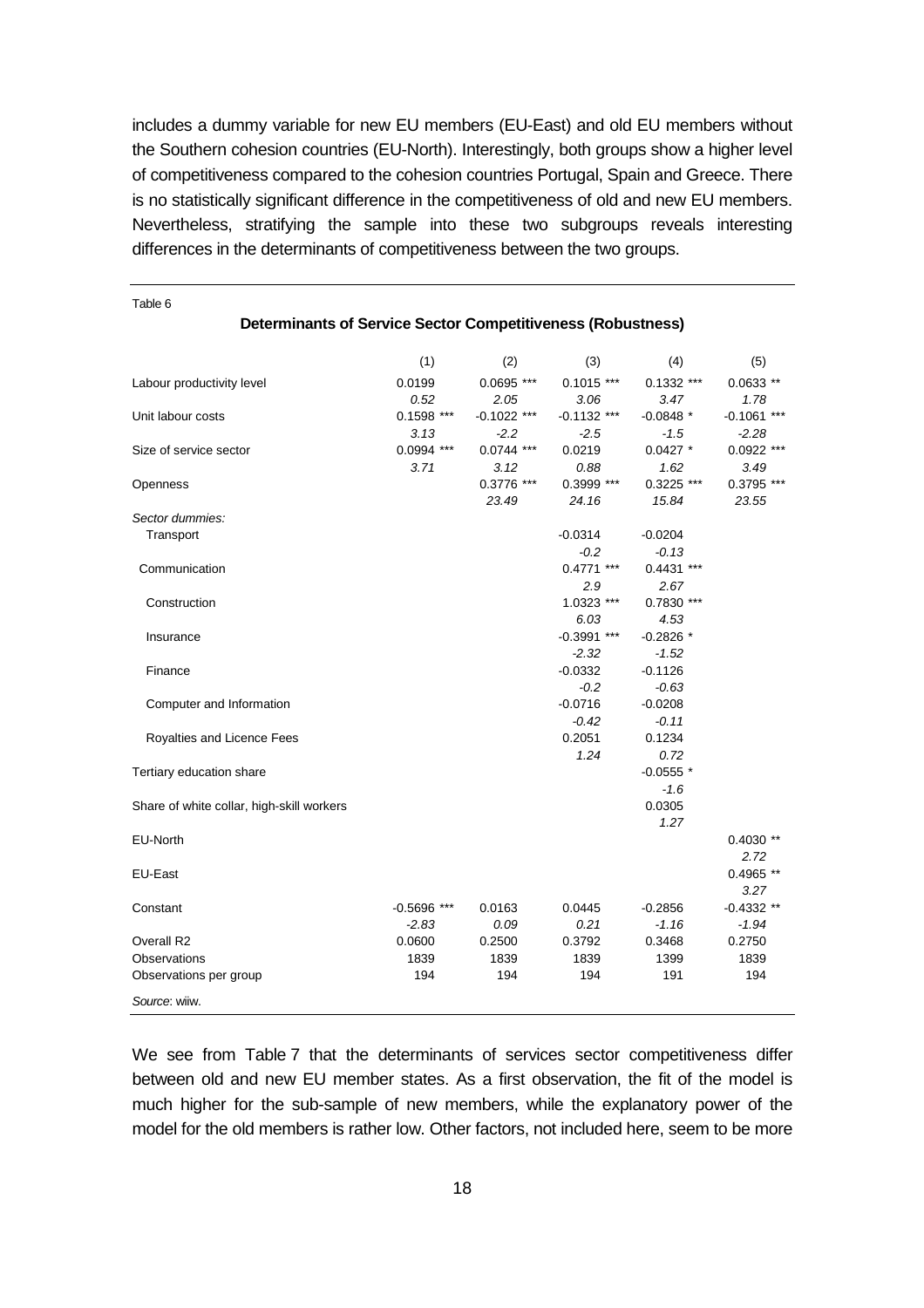important in explaining competitiveness of services trade by the old member states.<sup>10</sup> Higher labour productivity and low unit labour costs are highly significant determinants of strong competitiveness for the new members. Openness is important in both sub-samples. Industry size shows a weakly negative coefficient in the sub-sample of Northern EU members, which is surprising. We can also distinguish certain services industries that are more competitive in one sub-sample but not in the other. For example, royalties and licence fees are characterized by above-average levels of competitiveness in the old member states, but not so in the new members. These rather show below-average competitiveness in insurance services. This explains the surprisingly negative coefficient in specifications 3 and 4 from Table 6 above (the latter is identical to the first column in Table 7). The two sub-samples also share similarities. For both samples, communication

|                                           | EU-25        | EU-North      | EU-East       |
|-------------------------------------------|--------------|---------------|---------------|
|                                           |              |               |               |
| Labour productivity level                 | $0.1332$ *** | $-0.0399$     | $0.2064$ ***  |
|                                           | 3.47         | $-0.7$        | 2.68          |
| Unit labour costs                         | $-0.0848$ *  | 0.0735        | $-0.2767$ *** |
|                                           | $-1.5$       | 1.01          | $-2.81$       |
| Size of service sector                    | $0.0427$ *   | $-0.0867$ *** | $0.1260$ ***  |
|                                           | 1.62         | $-2.15$       | 2.33          |
| Openness                                  | $0.3225$ *** | $0.2031$ ***  | 0.3499 ***    |
|                                           | 15.84        | 7.74          | 7.83          |
| Sector dummies:                           |              |               |               |
| Transport                                 | $-0.0204$    | 0.2466        | 0.0668        |
|                                           | $-0.13$      | 1.05          | 0.33          |
| Communication                             | $0.4431$ *** | $0.6471$ ***  | $0.4459$ **   |
|                                           | 2.67         | 2.62          | 1.9           |
| Construction                              | 0.7830 ***   | 0.7930 ***    | $0.6158$ ***  |
|                                           | 4.53         | 3.19          | 2.46          |
| Insurance                                 | $-0.2826$ *  | 0.0924        | $-0.5394$ **  |
|                                           | $-1.52$      | 0.35          | $-1.74$       |
| Finance                                   | $-0.1126$    | 0.1429        | $-0.2363$     |
|                                           | $-0.63$      | 0.56          | $-0.87$       |
| Computer and Information                  | $-0.0208$    | 0.1472        | $-0.0139$     |
|                                           | $-0.11$      | 0.55          | $-0.05$       |
| Royalties and Licence Fees                | 0.1234       | 0.4836 **     | $-0.1827$     |
|                                           | 0.72         | 1.97          | $-0.75$       |
| Tertiary education share                  | $-0.0555$ *  | 0.0101        | $-0.0037$     |
|                                           | $-1.6$       | 0.27          | $-0.05$       |
| Share of white collar, high-skill workers | 0.0305       | 0.0130        | $0.1614$ ***  |
|                                           | 1.27         | 0.47          | 3.11          |
| Constant                                  | $-0.2856$    | $0.8034$ ***  | $-0.4032$     |
|                                           | $-1.16$      | 2.1           | $-0.93$       |
| Overall R2                                | 0.3468       | 0.1630        | 0.5579        |
| Observations                              | 1399         | 780           | 414           |
| Observations per group                    | 191          | 91            | 76            |
|                                           |              |               |               |
| Source: wiiw.                             |              |               |               |

**Determinants of Service Sector Competitiveness by Regions** 

Table 7

-

<sup>10</sup> It would be interesting to analyse the impact of differences in regulatory regimes in this respect.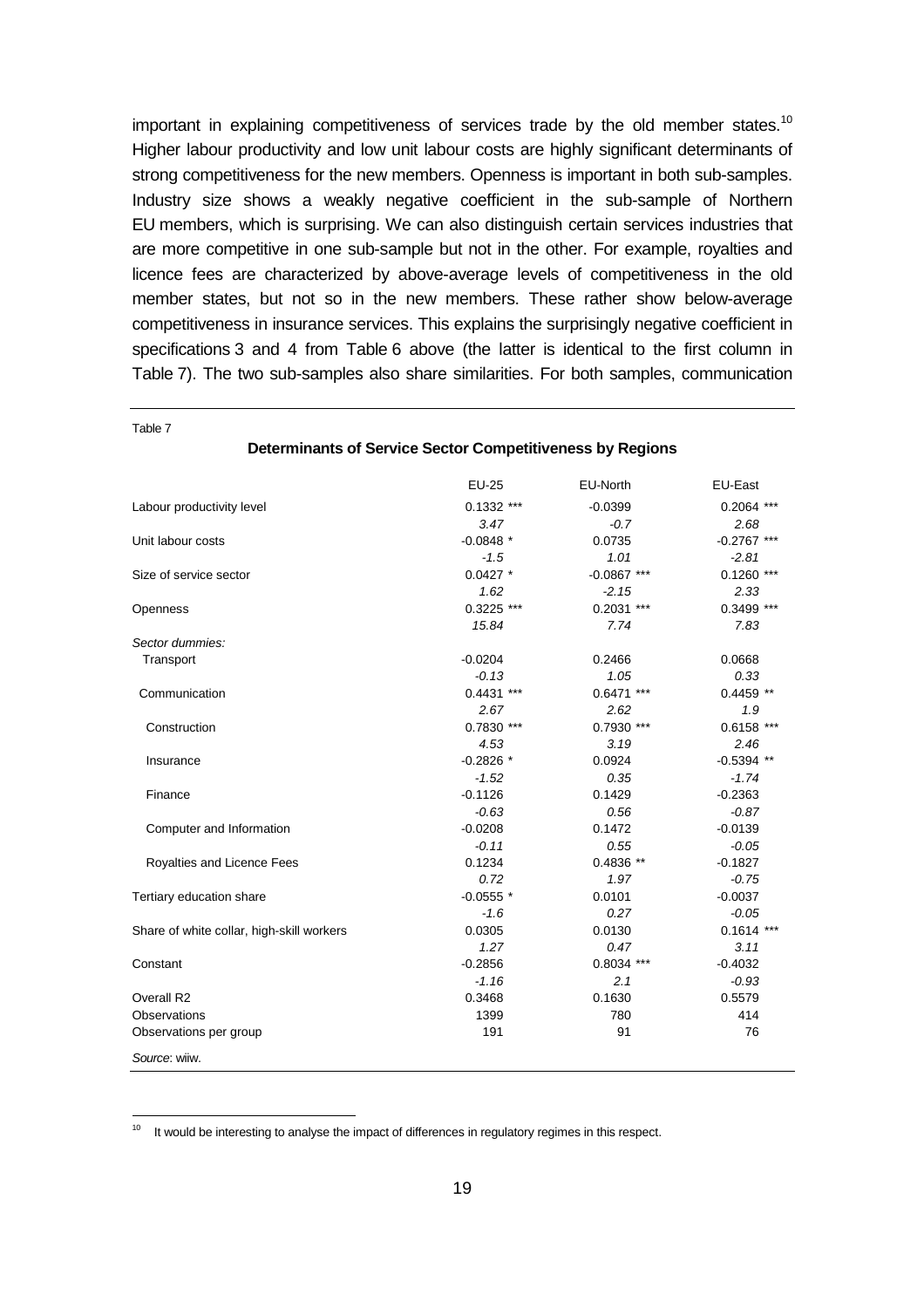and construction services emerge as the most competitive services sectors. Further, openness is again one of the most important and most decisive factors in explaining competitiveness. As a last interesting observation from these results, we see a significantly positive effect from more high-skill employment (measured by occupation shares) on competitiveness only in the new member states.

## **5. Conclusions**

While accounting for the vast majority of domestic value added, services are so far still under-represented in international trade flows. However, trade in services is a rapidly growing phenomenon and hence, the question of international competitiveness in the sector receives growing interest. In this paper we add two new aspects to this discussion. First, being confronted with a recent reform of the Austrian Balance of Payments Statistics, this paper is one of the first to provide an overview of Austria's performance in trade in services according to the new figures. Second, we also identify important input-oriented factors that are influential in determining the output-oriented notion of competitiveness.

With respect to Austria's trade in services, the methodological changes that took effect at the beginning of 2006 resulted in a notable improvement in Austria's services trade balance which is to a large extent due to increased net exports in travel services. Qualitatively we see the same picture of a considerable structural change between individual services sectors as prior to the reform. The geographical structure of Austria's services trade emerges as relatively robust to the methodological changes.

Concerning Austria's sectoral composition of services exports, we see a persistent, strong and increasing reliance on travel and transport services. These are both categories that are characterized by a relative decline in their global importance. While the surplus in the former category is rising, the latter experiences a strong reduction of the initial surplus which is related to high transport imports from the new EU member states. In the European context, Austria thus shows a comparative disadvantage in transport services by 2005, while it has a clear comparative advantage in travel services (even in a worldwide comparison). Austria's relatively poor performance in producer-related services appears to be improving over time as indicated by a rising surplus in almost all categories, except royalties and licence fees and insurance services. Also the comparative disadvantage as measured by net exports in this category improved slightly over the period under investigation, resulting in a lower negative index of competitiveness in 2005 as compared to 1995.

Nevertheless, we can observe that up to date almost all producer services are under-represented in Austria's services trade flows (imports and exports) as compared to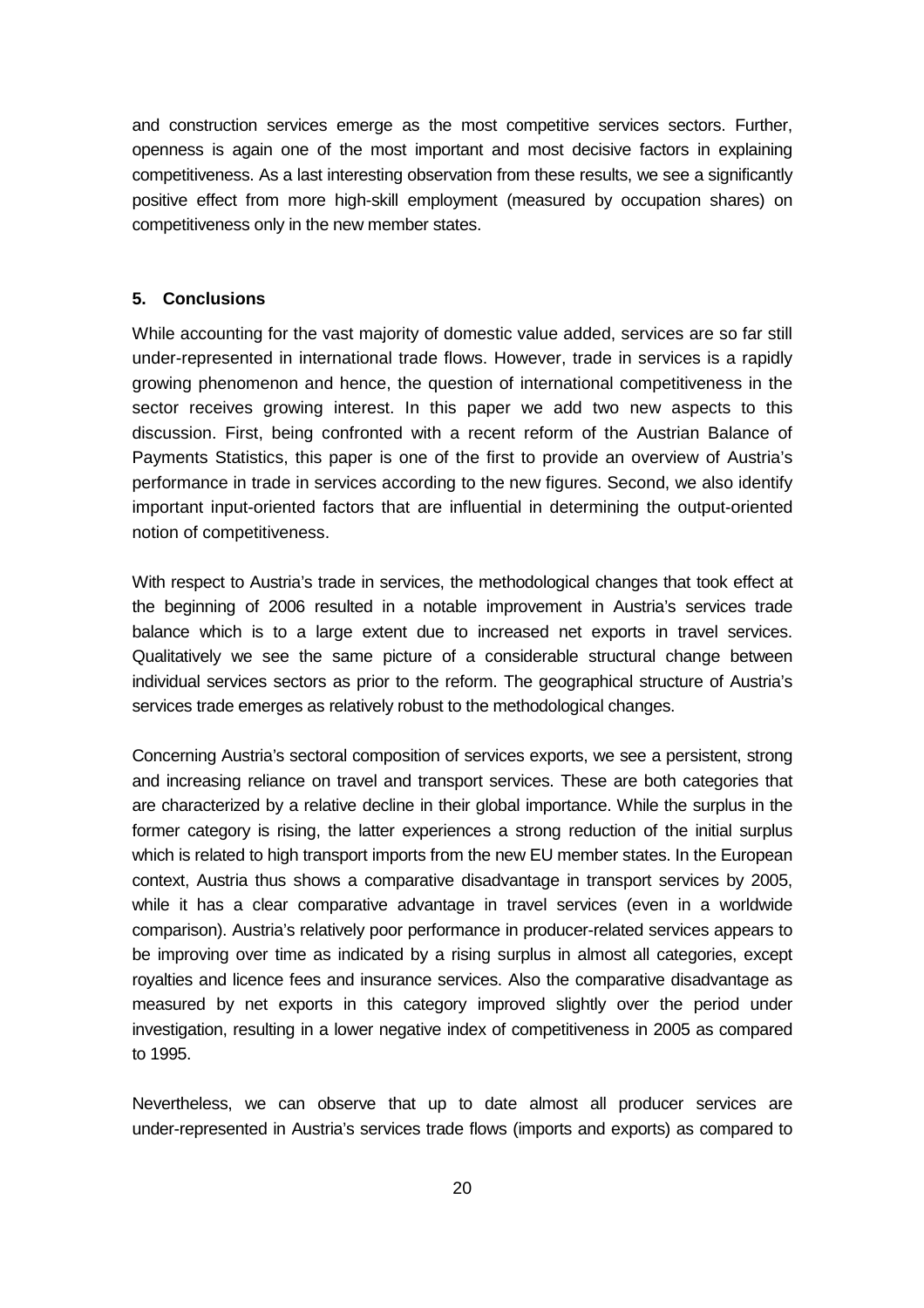the EU-25 average. Only exports and imports of other business services, recently also exports of communication services, as well as imports of insurance services are above the EU-25 average. With relatively more imports than exports in the latter category, Austria reveals however a comparative disadvantage in insurance services. For communication services, we observe a recent switch in comparative advantage from a competitive weakness to a weak but positive comparative advantage. Likewise, we also observe a notable improvement in Austria's competitive position in other business services, also with a switch to a comparative advantage over the past decade. In all other producer services the weak competitive position is deteriorating over time. This is particularly true for royalties and licence fees, and computer and information services. An exception is the trend in financial services, where the disadvantage is diminishing due to weakening import demand. Since that development is not based on strengthening exports, it does not really reflect an improvement in Austria's competitive position in this category based on crossborder trade flows alone.

With respect to Austria's regional trade structure in services, we see a clear differentiation between trade with Eastern and Western EU members. While travel services are exported mostly towards Western partners, other business services are often sourced from Western partners and exported to Eastern partners. The strong imports of financial services from the new member states hint towards a good competitive position of Austria with respect to trade through foreign affiliates (which we do not consider in this analysis due to data constraints).

In the second part of this study, we identify common factors that are influencing the ranking of competitiveness in services (as measured through trade flows). Interestingly, we found no robust and strong impact of skill endowments on competitiveness. High-skill employment had a positive effect on competitiveness only in the sub-sample of new EU member states. High levels of labour productivity along with low unit labour costs showed a positive influence on revealed comparative advantages. This little surprising result is, however, again confirmed only for the new member states, while the significant relationship disappears in the sub-sample of old members. Hence we conclude that other factors, possibly institutional features and regulatory regimes, play a greater role in these economies.

Despite falling into the group of old member states, Austria's performance in trade in services is consistent with its performance in price-related measures of competitiveness. For the EU as a whole, we observe rather large differences in both labour productivity and unit labour costs.<sup>11</sup> EU KLEMS database). Austria's labour productivity in the services sector reaches about half the average EU level in the service sectors. In terms of efficiency

-

 $11$  Data on productivity and unit labour costs are calculated from value added, employment and wage data by individual service sectors from the EU KLEMS database (EU KLEMS database 2007).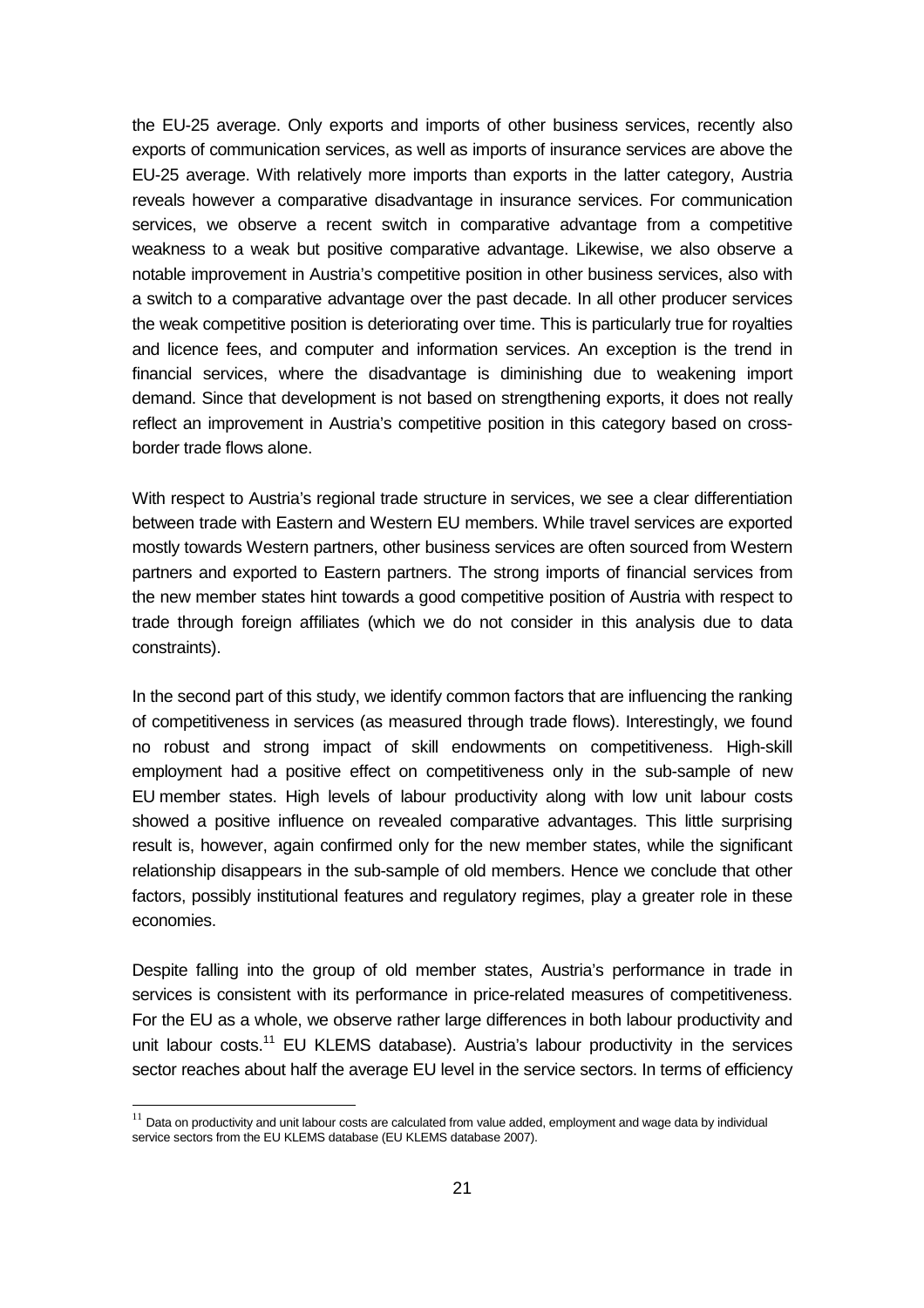in service production Austria is performing rather baldy. In contrast, Austria's unit labour costs in services correspond to the European average. In some industries – communication, insurance, computer and information, and other business services – unit labour costs are even well below the European average. With the exception of computer and information services, all these are also the sectors where labour productivity is among the highest for Austria. Thus, we can explain Austria's recently obtained comparative advantage in communication services and other business services by improvements in labour productivity and unit labour costs. However, insurance services pose a puzzle. According to input measures, this should be an internationally competitive industry in Austria. Nevertheless, it is characterized by a high and growing comparative disadvantage as measured by trade flows. Other factors, not analysed in this study, must be responsible for this differing performance on input and output measures of competitiveness. Clearly, the outstanding performance of the UK in this particular industry also explains the high comparative disadvantage in trade flows to some extent.

Also travel services, so far Austria's backbone in services trade, show a – relatively speaking – high labour productivity. On the other hand, the transportation sector is characterized by extremely low productivity levels (less than a third of the EU-25 average) and above-average unit labour costs. As a general word of caution, Austria should put more emphasis on gaining competitiveness in dynamically growing producer-related services sectors rather than on the traditionally important categories of travel and transport services. While due to its geographical central location in Europe, the volume of transport services will naturally increase further, Austria is not well equipped to meet the comparative advantages of its Eastern European neighbours in this category. In particular the Czech Republic and Slovakia, besides the Baltic States with a considerably smaller relevance for Austria, have recently emerged as very strong European-wide competitors in this sector.

The weak performance in financial services (through Mode 1 = cross-border trade) is also correlated with high above-average unit labour costs and a low relative productivity level. We are confident that the inclusion of Mode 3 (trade trough foreign affiliates) in the analysis would improve Austria's ranking within Europe in this service sector. This improved competitiveness in the sector is already reflected in the relatively high imports of such services from Eastern Europe, where most of Austria's outward FDI in the sector is going. However, this type of trade implies that jobs are potentially lost to the host countries of the daughter companies. More research into the overall implications is needed here in order to assess the overall level of competitiveness and the welfare implications of trade through different modes.

Apart from economic variables such as price and cost indicators, skill endowments, etc., the impact on competitiveness in the services sector of institutional factors and regulatory regimes and differences among the individual countries deserves further analysis. This is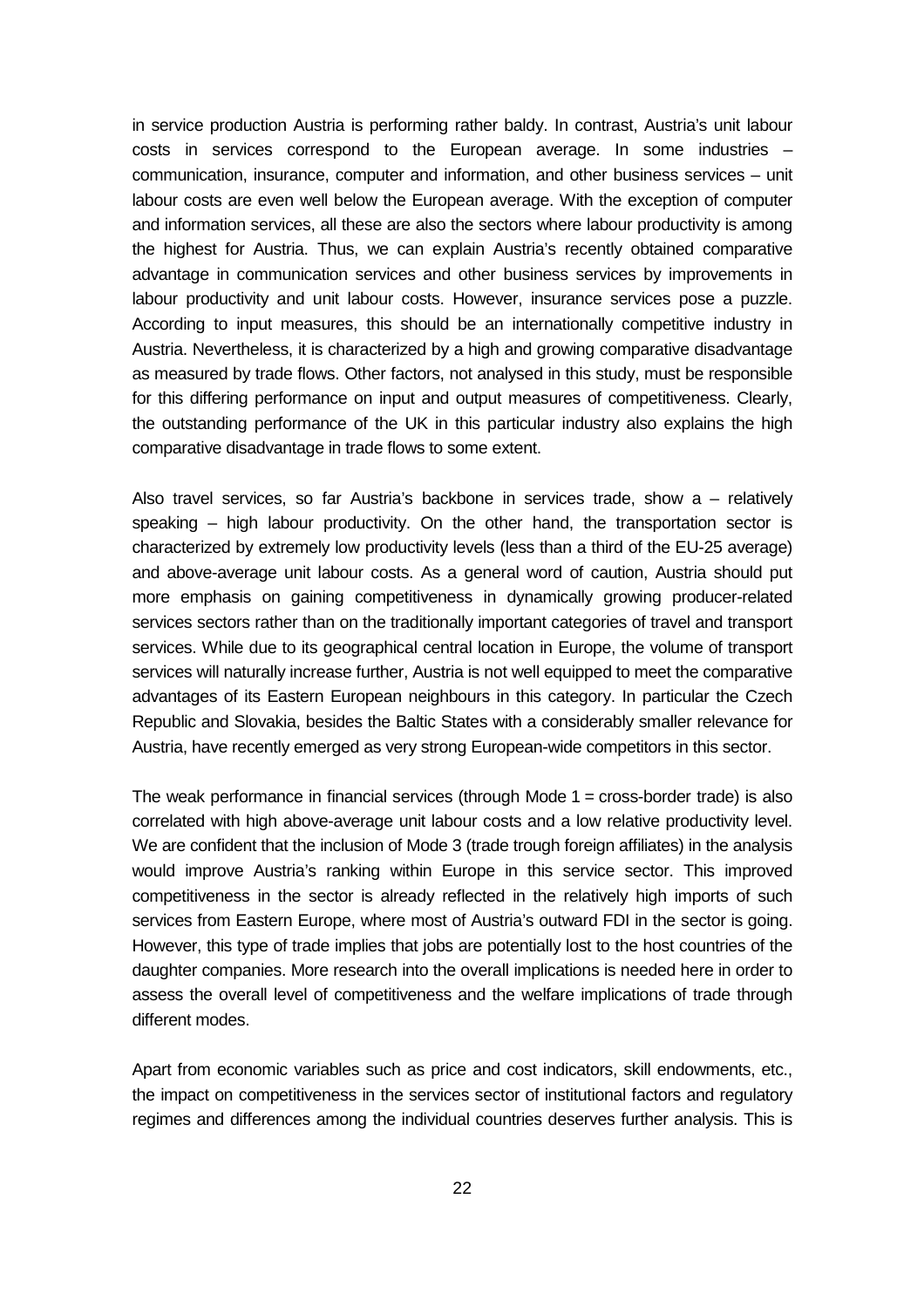not touched upon here, but a potential trade-hindering impact of regulation on Austria's trade in services appears to be rather small, reflecting a sound and appropriate regulatory regime in general.<sup>12</sup> While no improvement is to be expected from regulatory reform in transport services, we can expect some improvements in competitiveness in insurance, communication and other business services.

In summary, we observe that Austria's competitive strengths and weaknesses are mostly determined by structural features of the economy and of the individual services sectors. This is good and bad news at the same time. It implies that the legal and regulatory environment is generally well-suited to allow Austrian service firms to reach their full potential. It also means that economic policy can only indirectly and only in the longer run influence Austria's competitiveness in individual service categories, which is still unacceptably low in most producer-related services.

-

 $12$  For an explicit assessment of this factor see Brandicourt, Schwellnus and Woerz (2008).